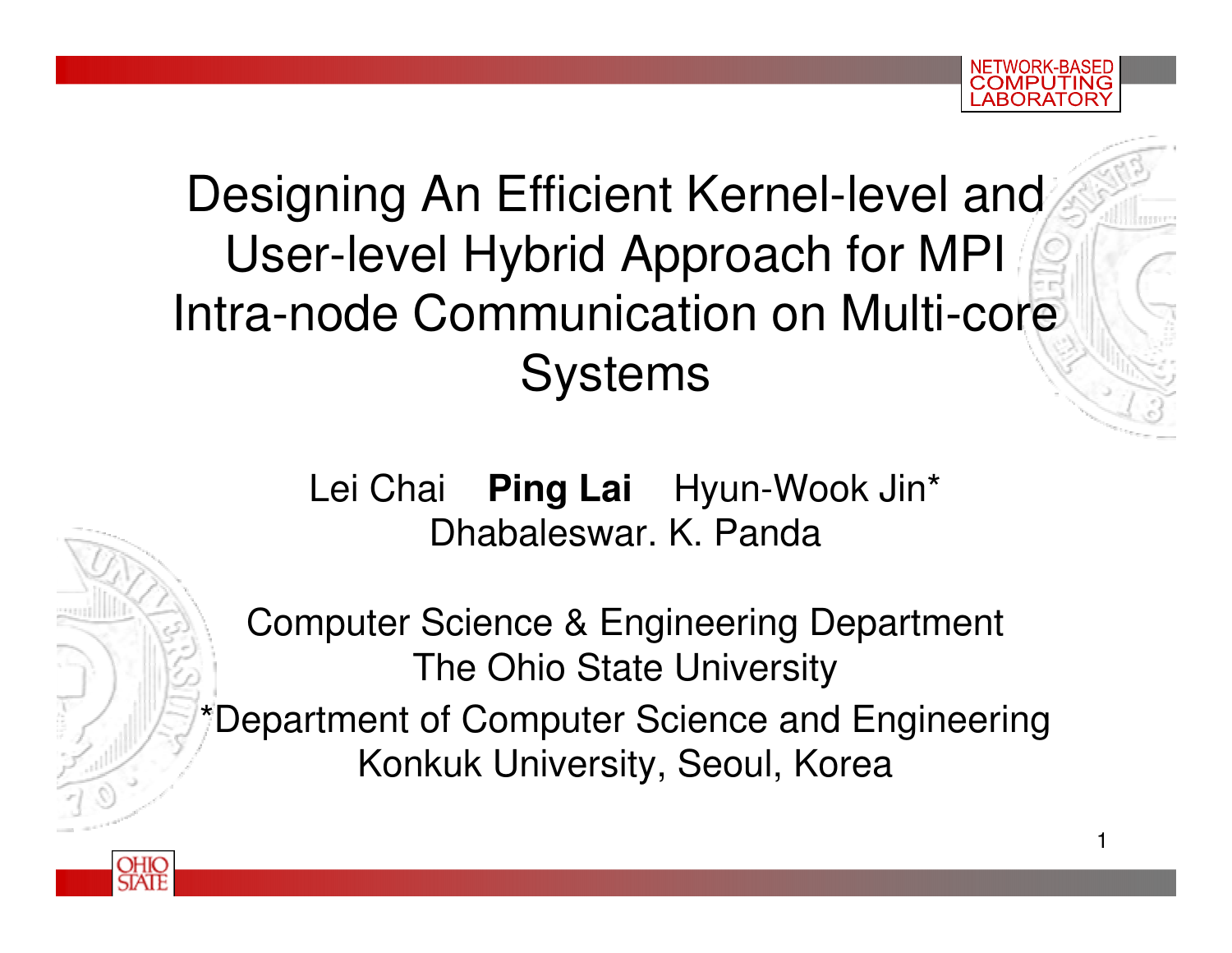

# **Outline**

- •Motivation and introduction
- •Initial evaluation and analysis
- •Design of the hybrid approach
- •Performance results
- •Conclusions and Future Work

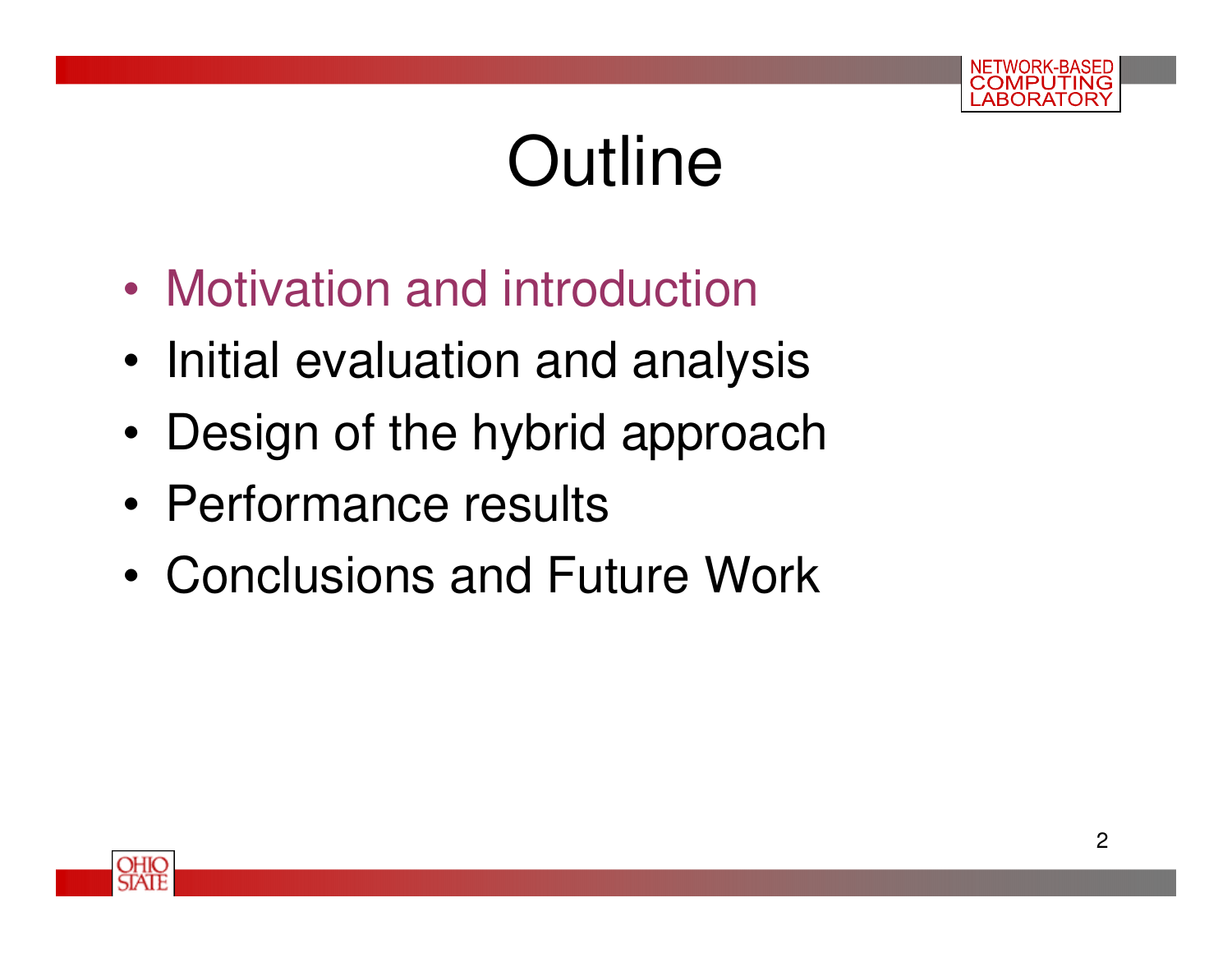

#### Motivation

- $\bullet$  Single-core processors are reaching physical limits
	- **Lating Community** Overheat problem
	- Power consumn Power consumption
	- –Design complexity
- Multi-core processor
	- –Two or more processing cores on the same chip
	- –Dividing workload to different cores
	- **Lating Community** Chip-level Multi-Processor (CMP)
- Widely deployed in clusters
- More than 80% sites in Top500 supercomputer list use •multi-core processors, June 2008
- MPI intra-node communication is more critical than ever!

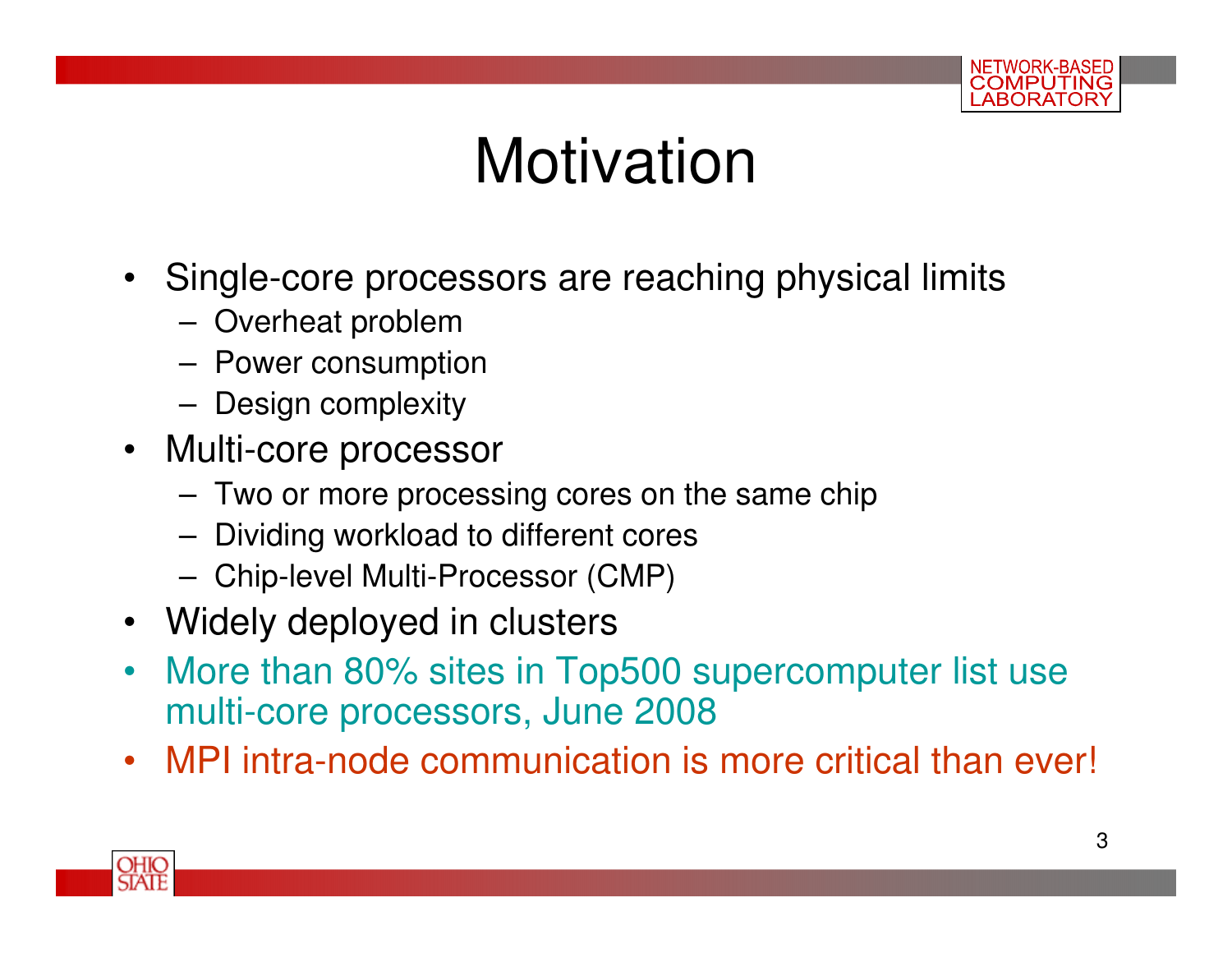

#### Architectures of Multi-core Processors



Intel Clovertown processor **Dual-core Opteron** Quad-core Opteron Quad-core Separate L2 cache Separate L2 cache Built from two Woodcrest Shared L3 cache **sockets** Shared L2 cache

Separate L2 cache

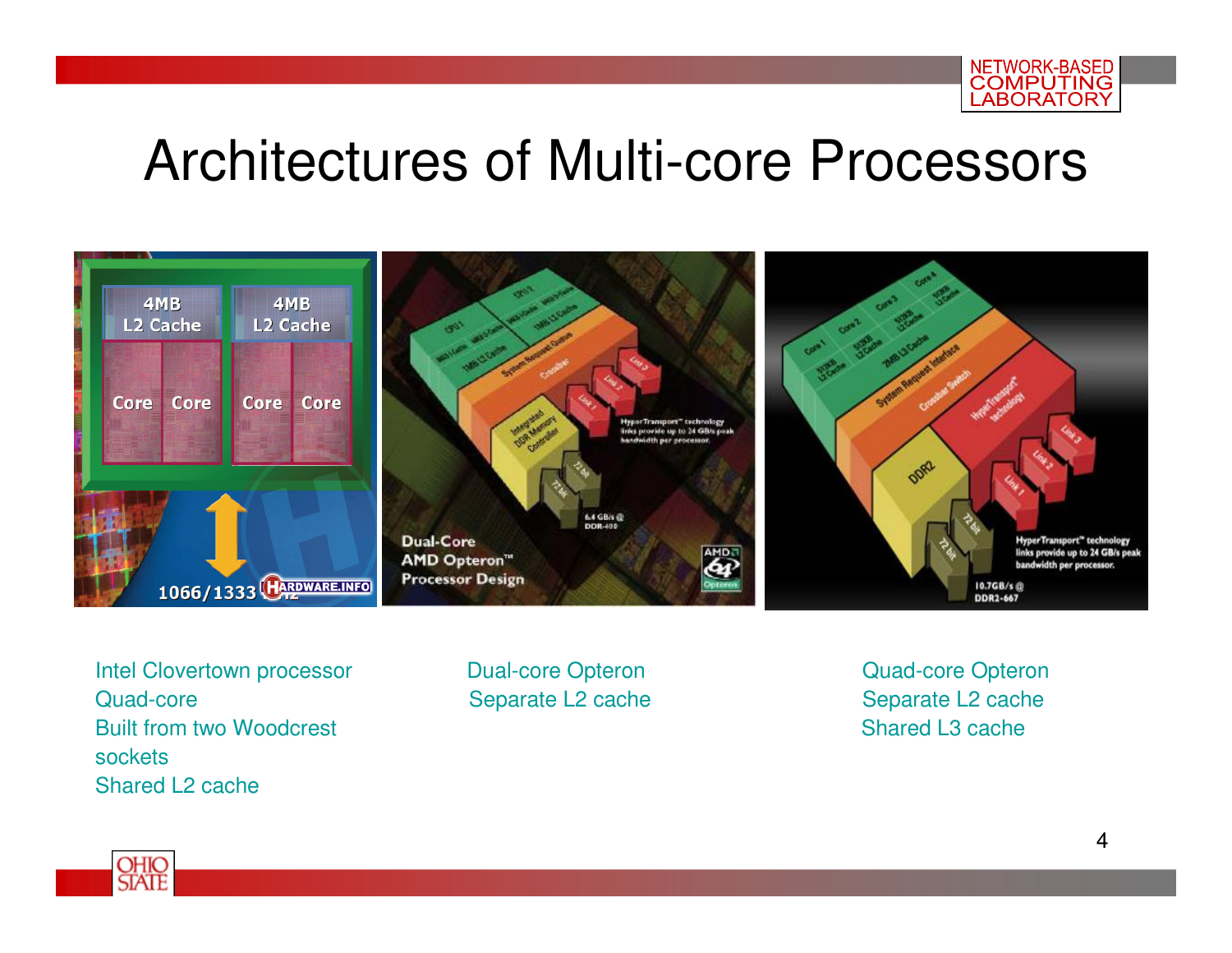

# Multi-core Cluster Setup

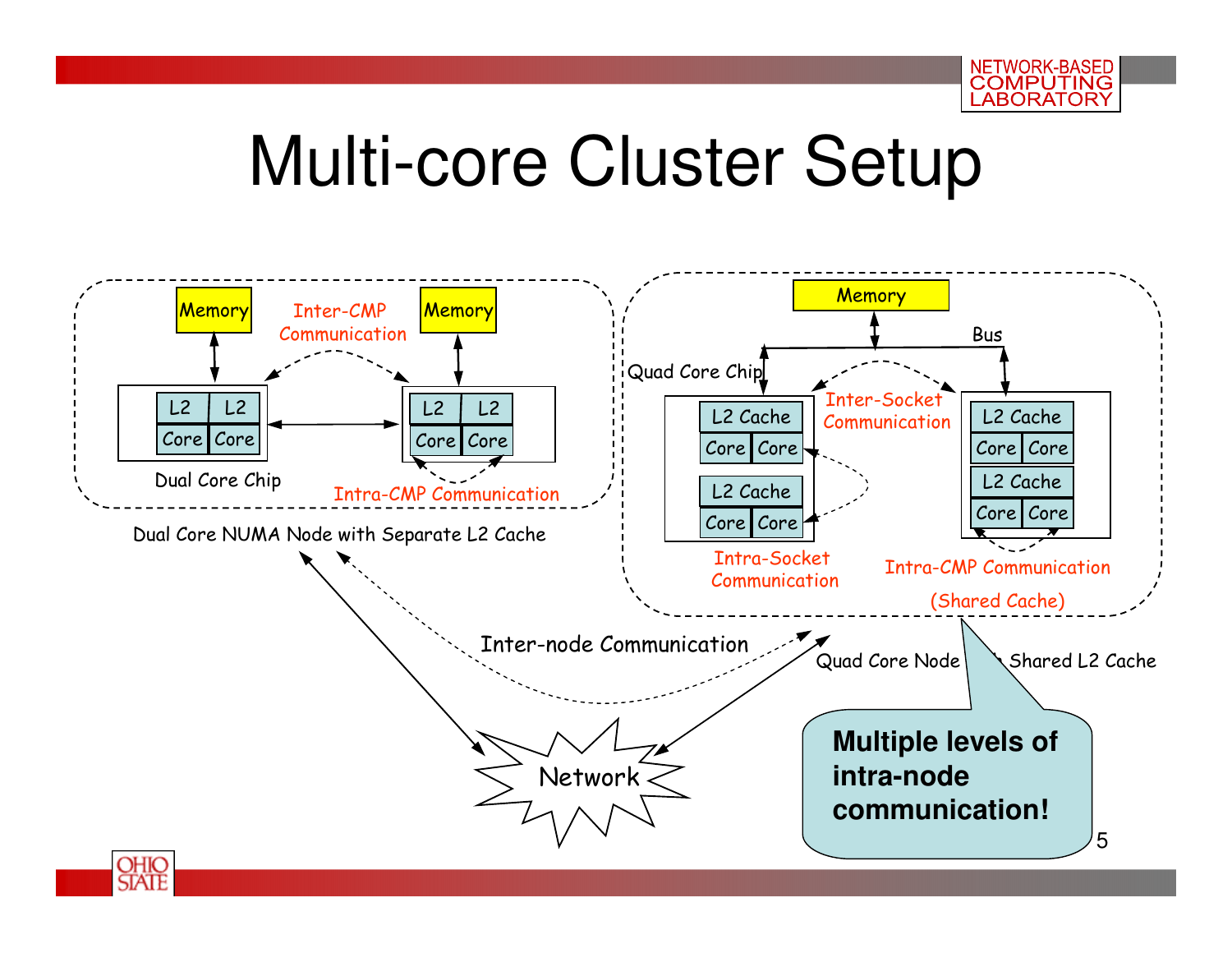

# Shared Memory Approach



- All the processes *mmap* a temporary file as the shared memory buffers for communication
- $\bullet$ Minimal startup time
- •Two copies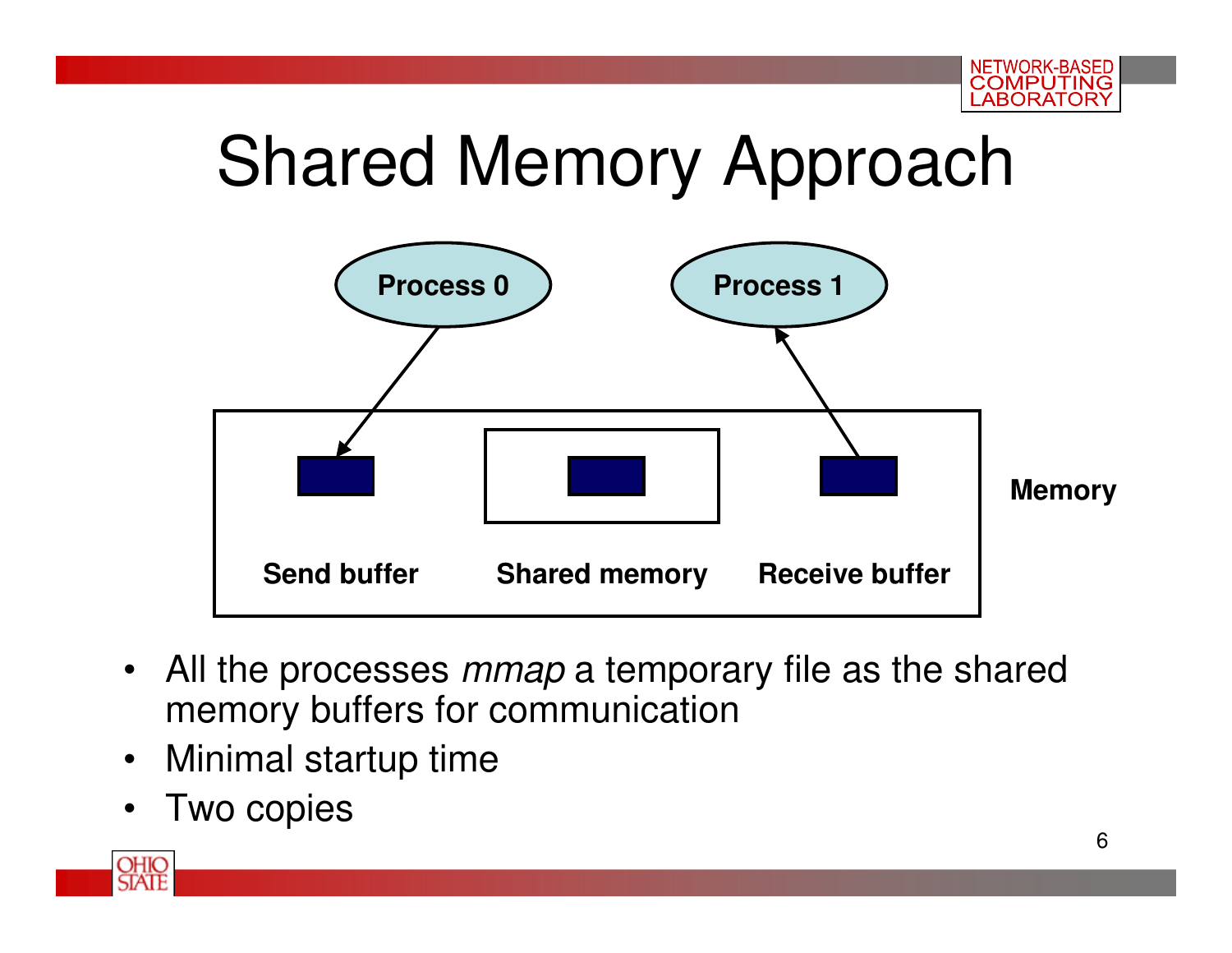

## Kernel Assisted Direct Copy



 $\bullet$  H. -W. Jin, S. Sur, L. Chai, and . K. Panda, LiMIC: Support for High Performance MPI Intra-node Communication on Linux Cluster, International Conference on Parallel Processing (ICPP) 2005.

- Taking help from the operating system to copy messages directly from one process's user buffer to another
- •Kernel overhead
- •One copy
- • LiMIC
	- بے ب Stand alone communication module
	- – Implements its own message queue and performs message matching etc
	- **Lating Community** Designed for Linux kernel 2.4

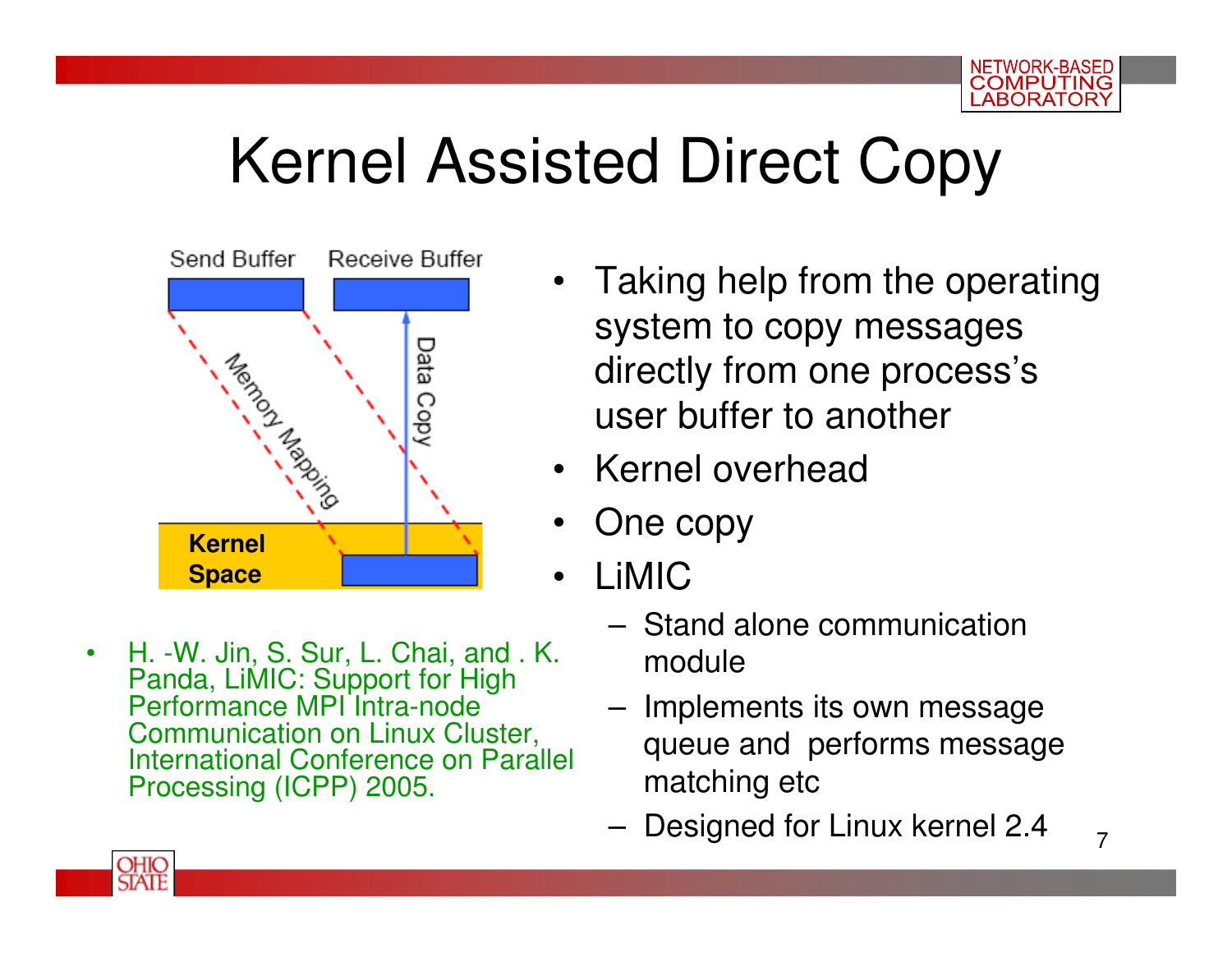#### Kernel Assisted Direct Copy (Cont'd)



• H. -W. Jin, S. Sur, L. Chai, D. K. Panda, Lightweight Kernel-Level Primitives for High-Performance MPI Intra-Node Communication over Multi-Core Systems. IEEE Cluster 2007 (Poster).

•LiMIC2

- $-$  lights Light weight communication primitives
- – Only implements memory mapping and data movement primitives
- **Lating Community**  Depends on the MPI library for message matching etc
- **Lating Community** Designed for Linux kernel 2.6
- – Uses a rendezvous protocol for send/receive
- May potentially be affected –by process skew

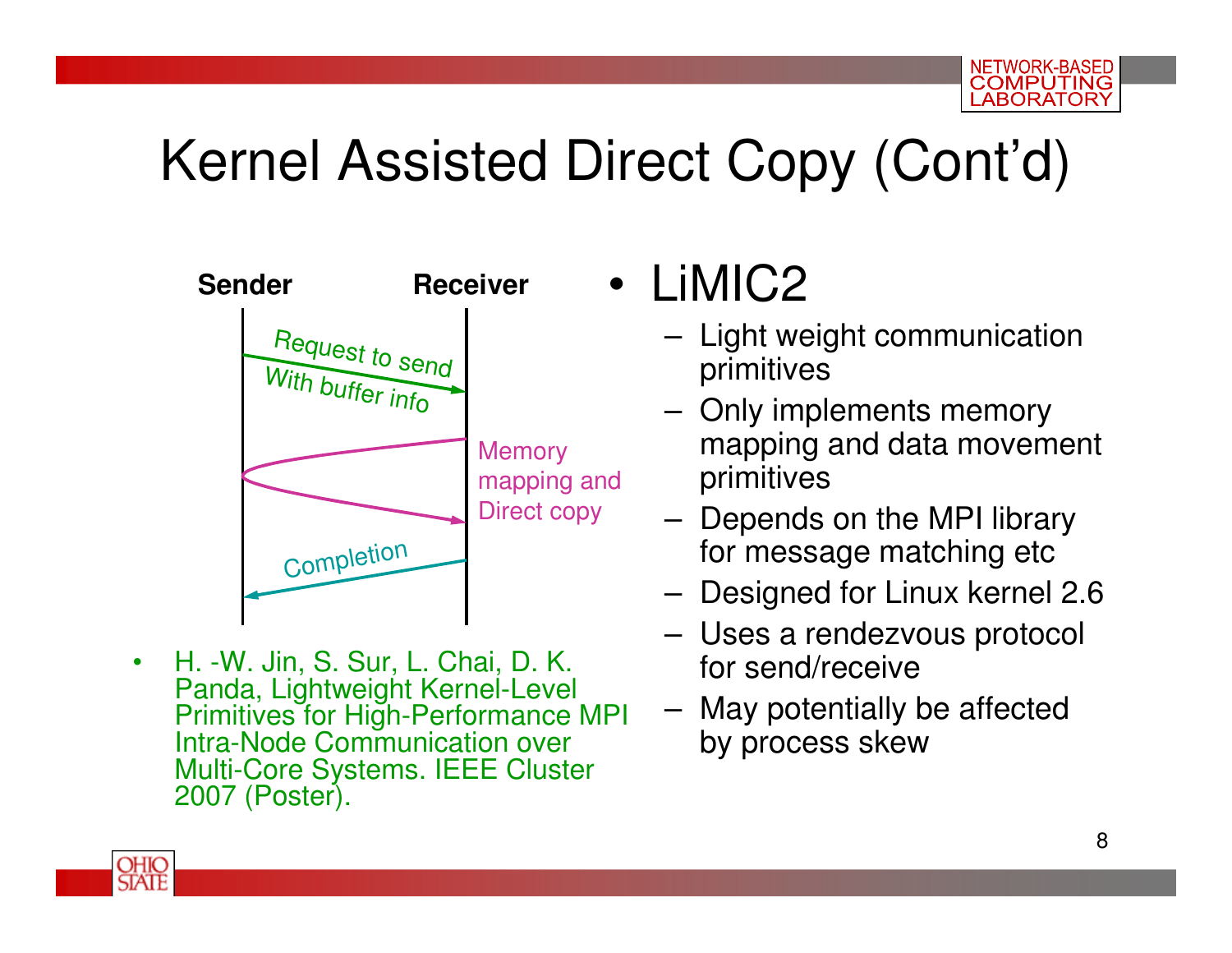

# Problem Statement

- What are the relative performances of these two approaches?
- Can one of them be sufficient for MPI intra-node communication, especially on multi-core clusters?
- Can we design an efficient hybrid approach that optimizes performance?
- $\bullet$ Can applications benefit from the hybrid approach?

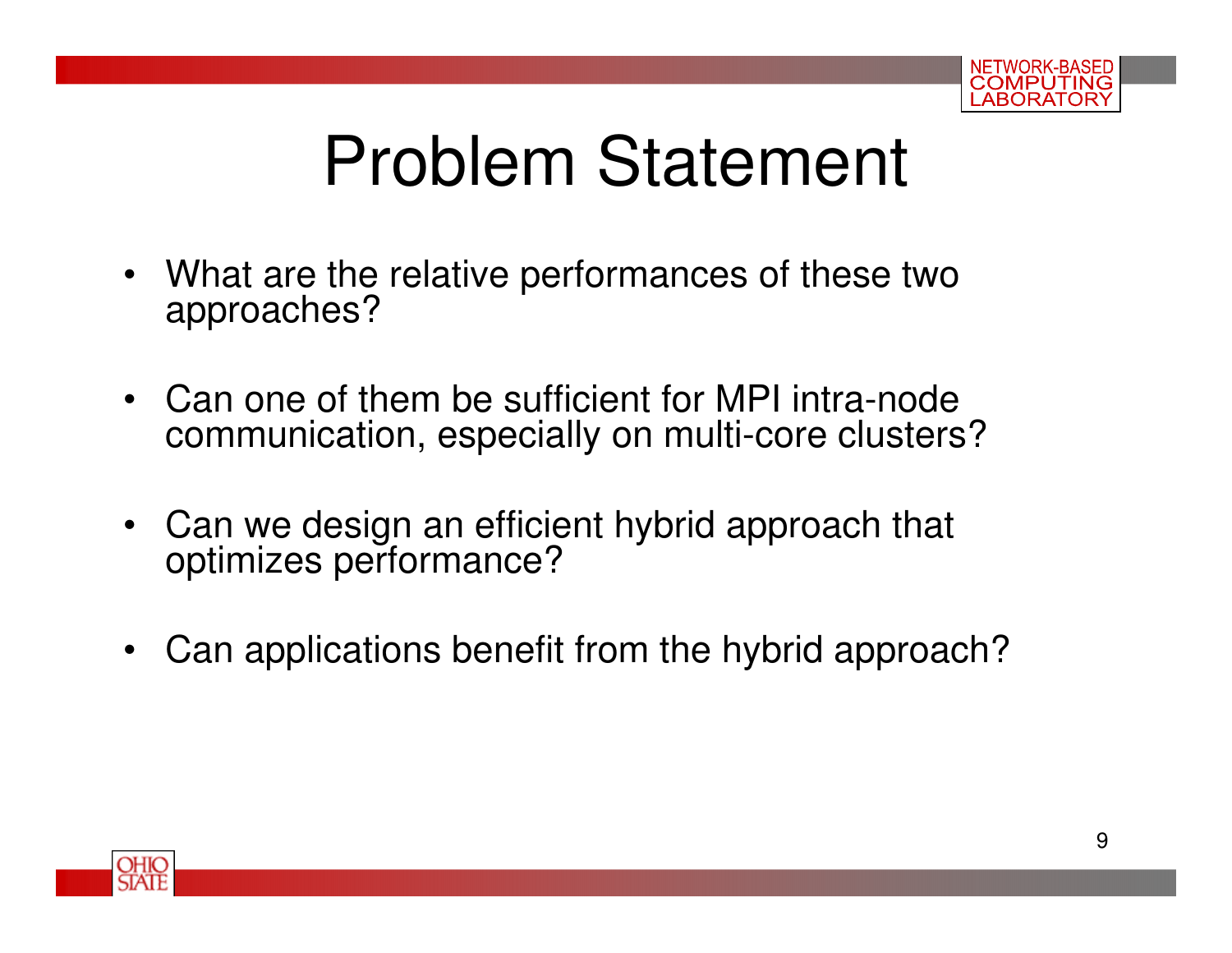

# Methodology

- Step 1: Initial evaluation
	- $-$  To study the characteric To study the characteristics of the two approaches
- Step 2: Designing a hybrid approach
	- $-$  To overcome the potential disadvantag To overcome the potential disadvantages of each individual approach (e.g. process skew issue in LiMIC2) and best combine the two approaches
- Step 3: A comprehensive performance evaluation on the hybrid approach
	- Micro-honchm Micro-benchmarks
	- **Lating Community** Collective operations
	- –Applications

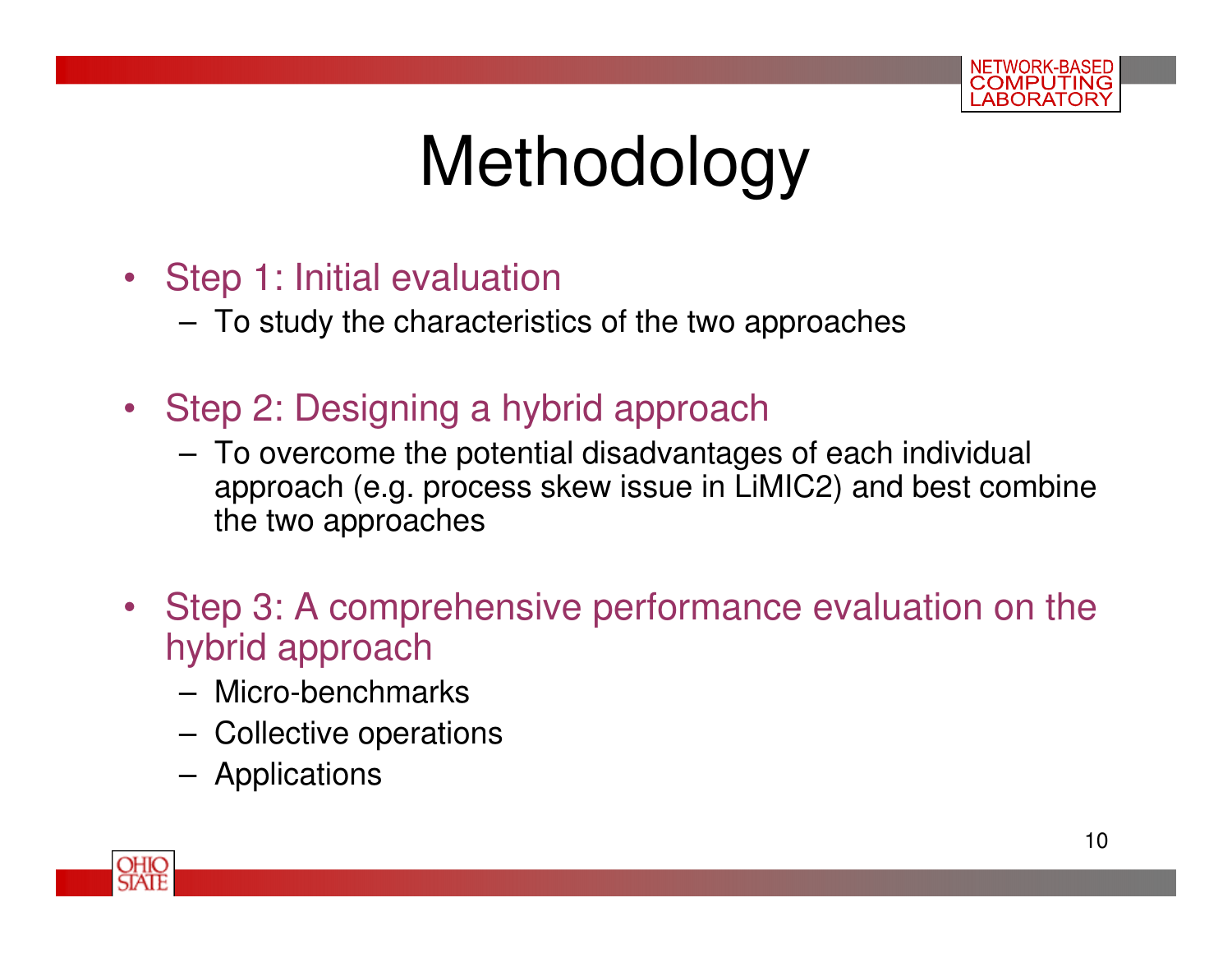

## MVAPICH and MVAPICH-LiMIC2

- $\bullet$  MVAPICH
	- High-performance, scalable, and fault-tolerant MPI library over
		- InfiniBand
		- 10GigE/iWARP•
		- Other RDMA-enabled interconnects
	- Developed by Network-Based Computing Laboratory, OSU
	- Being used by more than 750 organizations world wide, including many of the top 500 supercomputers
	- For example, Ranger system at Texas Advanced Computing Center (TACC) ranked 4th in June '08 ranking
	- Current release versions use shared memory approach for intra-node communication
- MVAPICH-LiMIC2
	- An integrated version of MVAPICH with LiMIC2
	- Uses kernel assisted direct copy for intra-node communication
	- Will be available in future releases

#### http://mvapich.cse.ohio-state.edu/

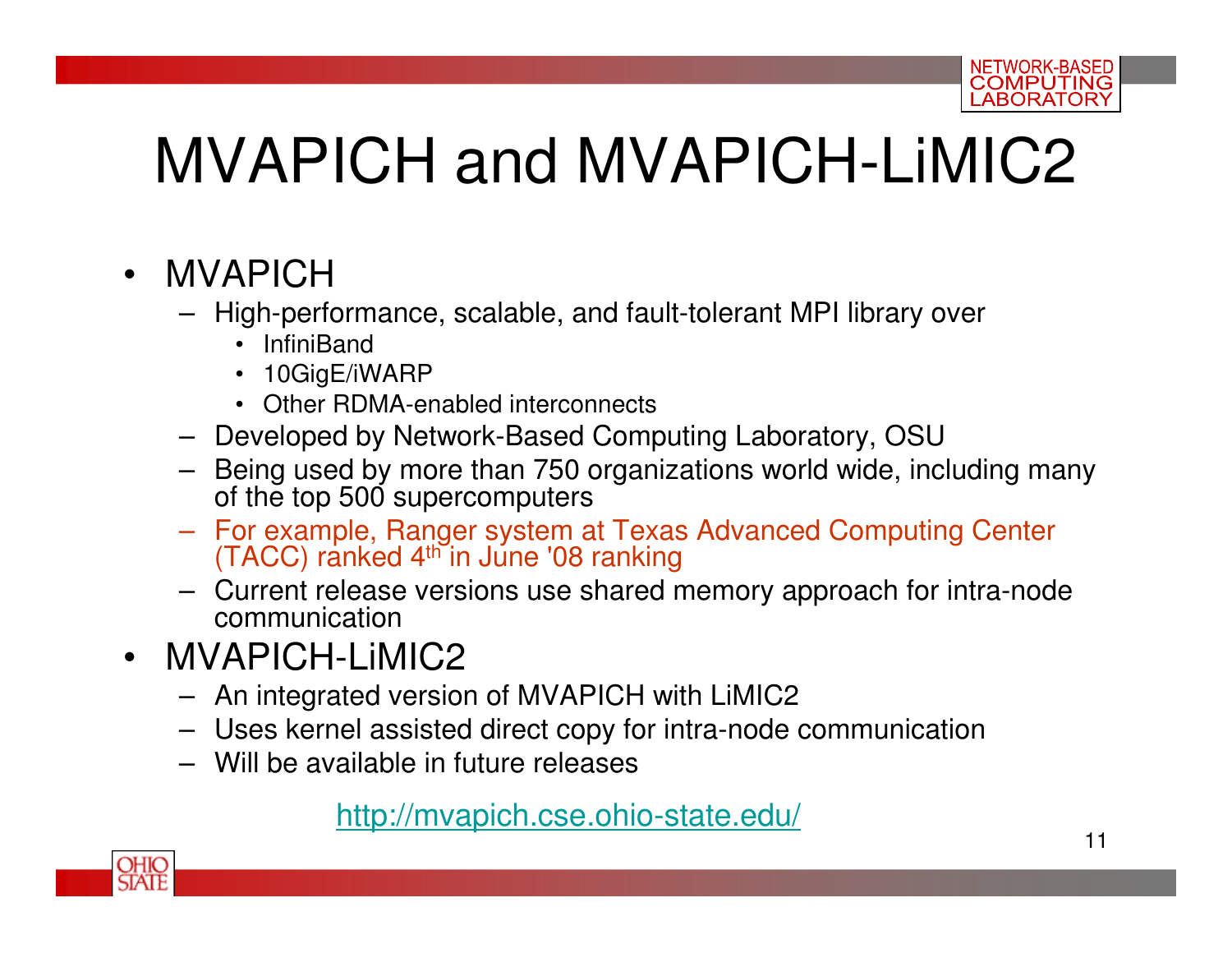

# **Outline**

- Motivation and introduction
- •Initial evaluation and analysis
- •Design of the hybrid approach
- •Performance results
- •Conclusions and Future Work

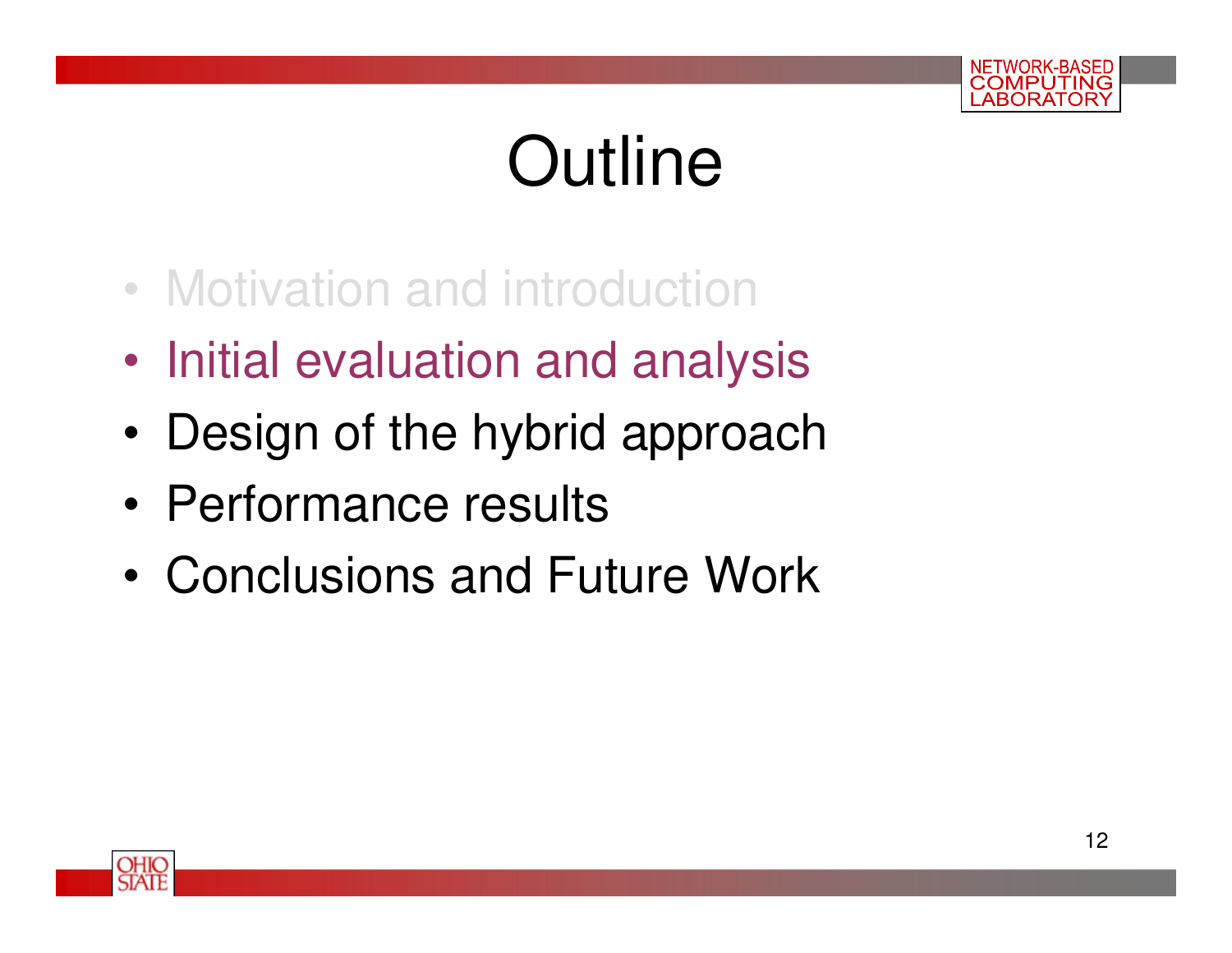

# Experimental System Setup

- $\bullet$  Intel Clovertown cluster
	- –Dual-socket quad-core Xeon processors, 2.0GHz
	- –8 processors per node, nodes connected by InfiniBand
	- –A pair of cores on the same chip share a 4MB L2 cache
	- –Linux 2.6.18

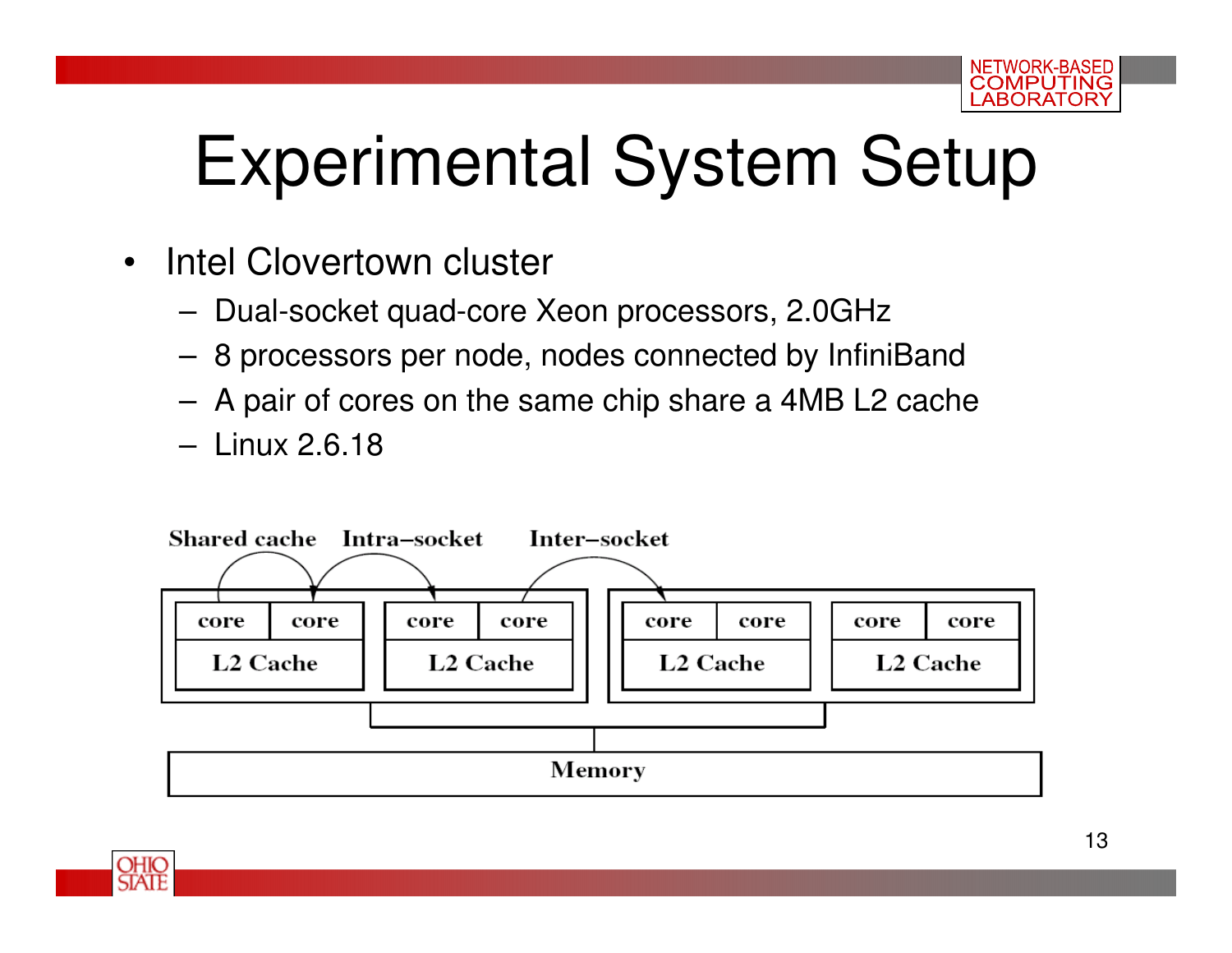

# **Experiments**

- Micro-benchmarks
	- OSU Multi-pair bandwidth test
		- Without buffer reuse
		- With buffer reuse
	- Skew effect benchmark
- Tool to profile L2 cache utilization
	- Oprofile (http://oprofile.sourceforge.net)
- Experiments
	- Impact of processor topology
	- Impact of buffer reuse
	- L2 cache utilization
	- Impact of process skew

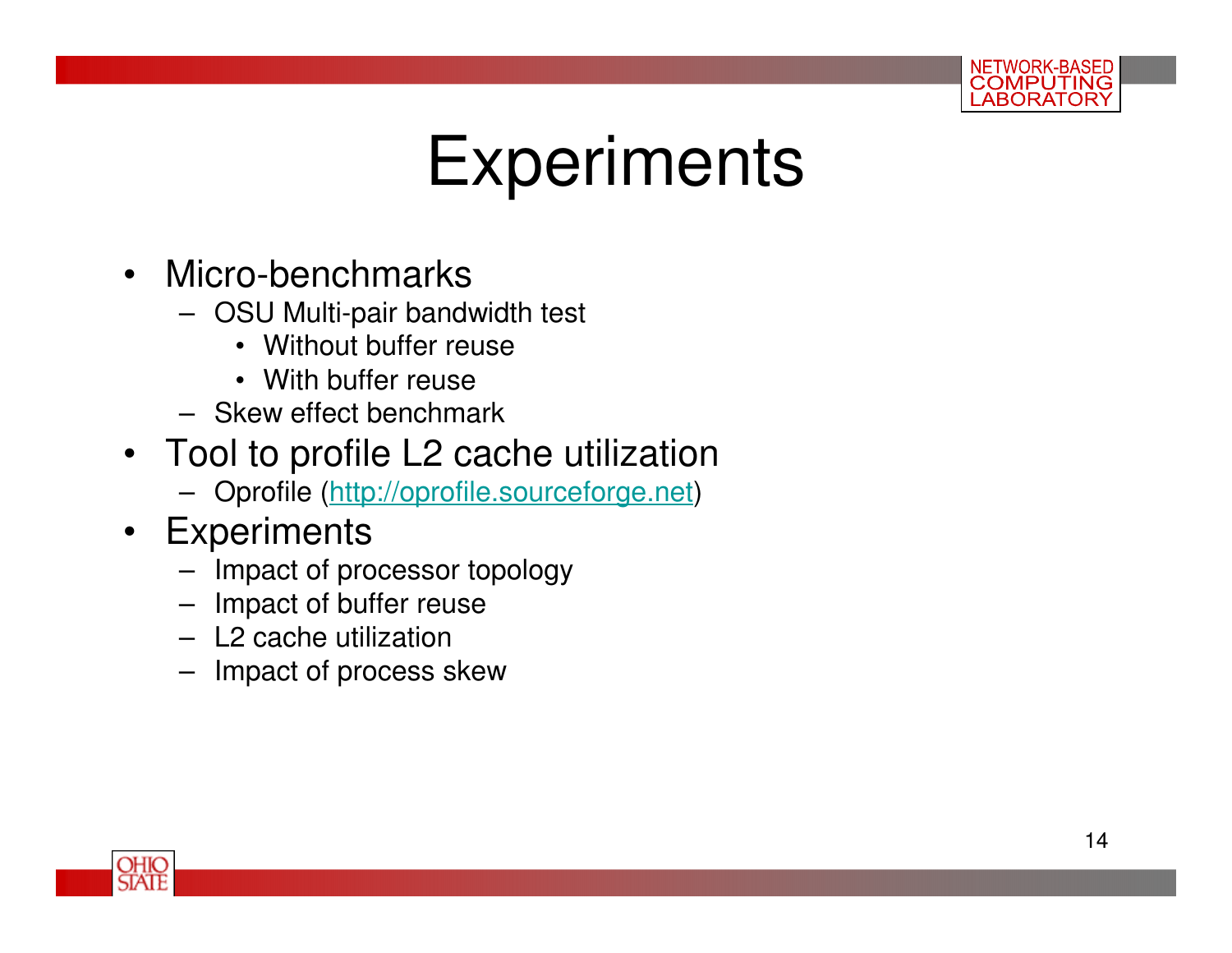

## Impact of Processor Topology





OHIO **STATE** 



- $\bullet$  MVAPICH-LiMIC2 performs better for medium and large messages
- Thresholds: •
	- Shared cache: 32KB
	- Intra-socket: 2KB
	- Inter-socket: 1KB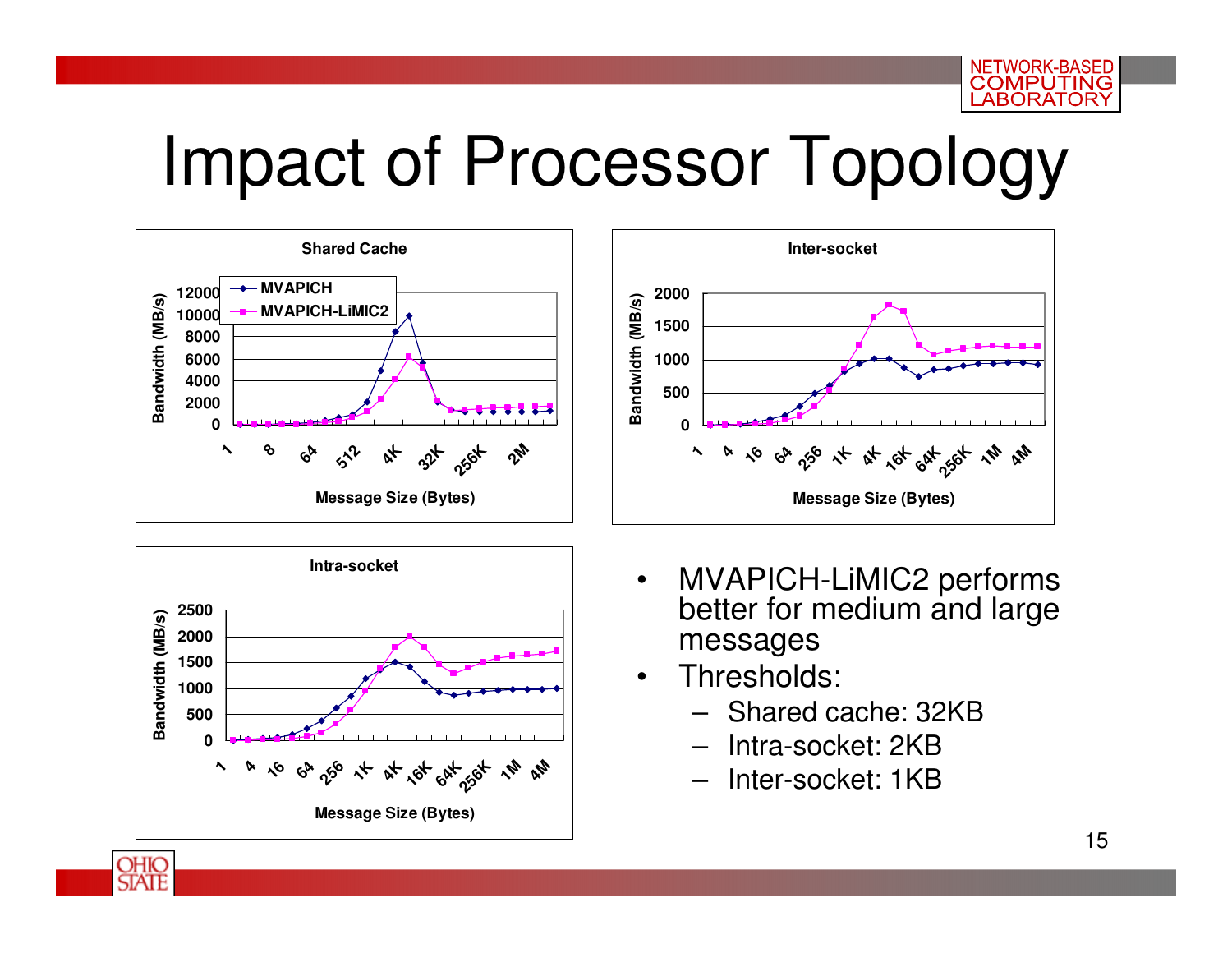

# Impacts of Buffer Reuse



- •Send/Receive multiple iterations over the same buffer
- Buffer reuse helps the performance of both MVAPICH and MVAPICH-•LiMIC2
- MVAPICH-LiMIC2 benefits from buffer reuse better for medium messages •because of better cache utilization
- Applications that have more buffer reuse will potentially benefit more from  $\bullet$ MVAPICH-LIMIC<sub>2</sub>

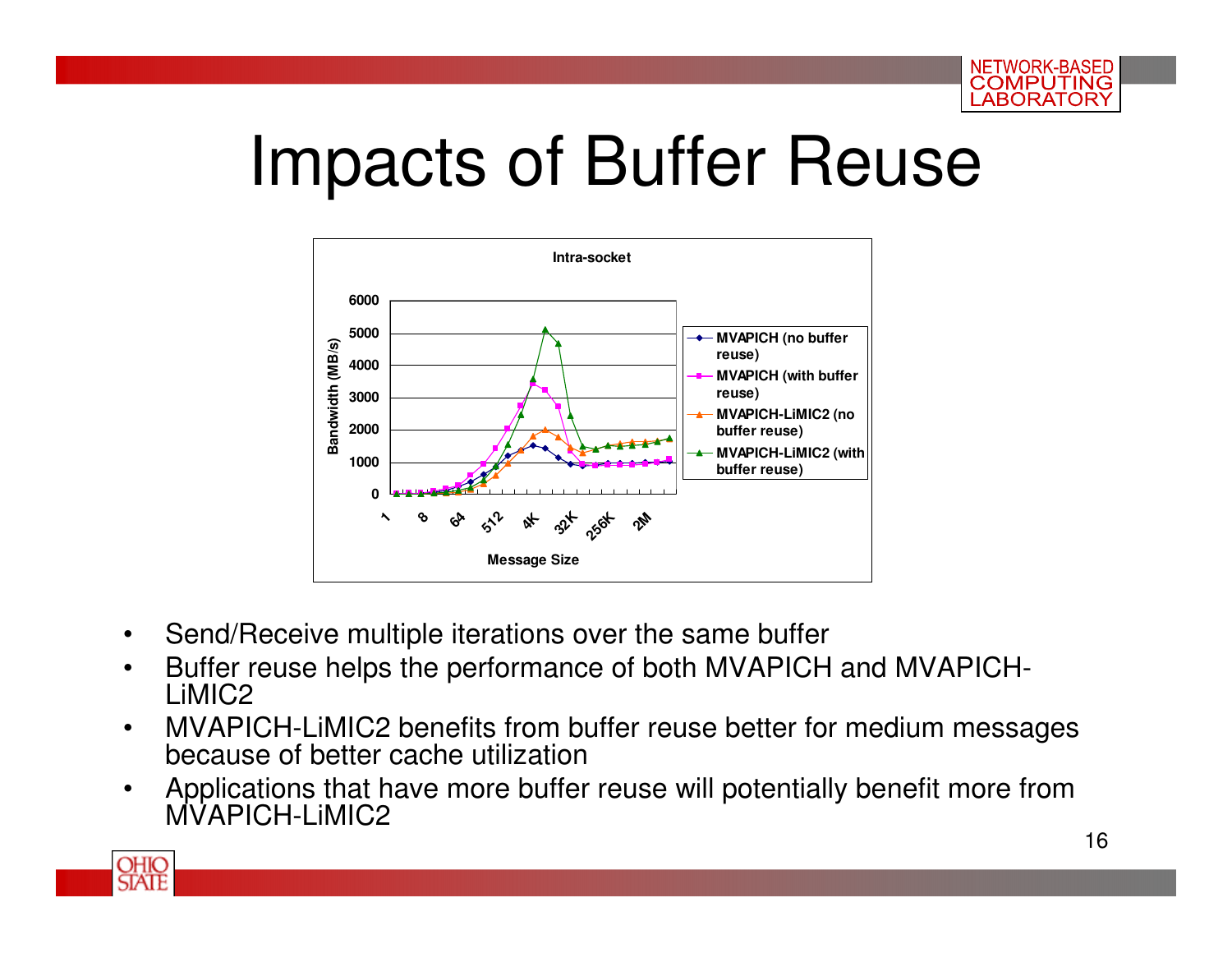

# L2 Cache Utilization



- Experiments are with buffer reuse
- Number of cache misses increase as message size increases
- MVAPICH-LiMIC2 has fewer cache misses than  $\bullet$ MVAPICH because it eliminates the intermediate copy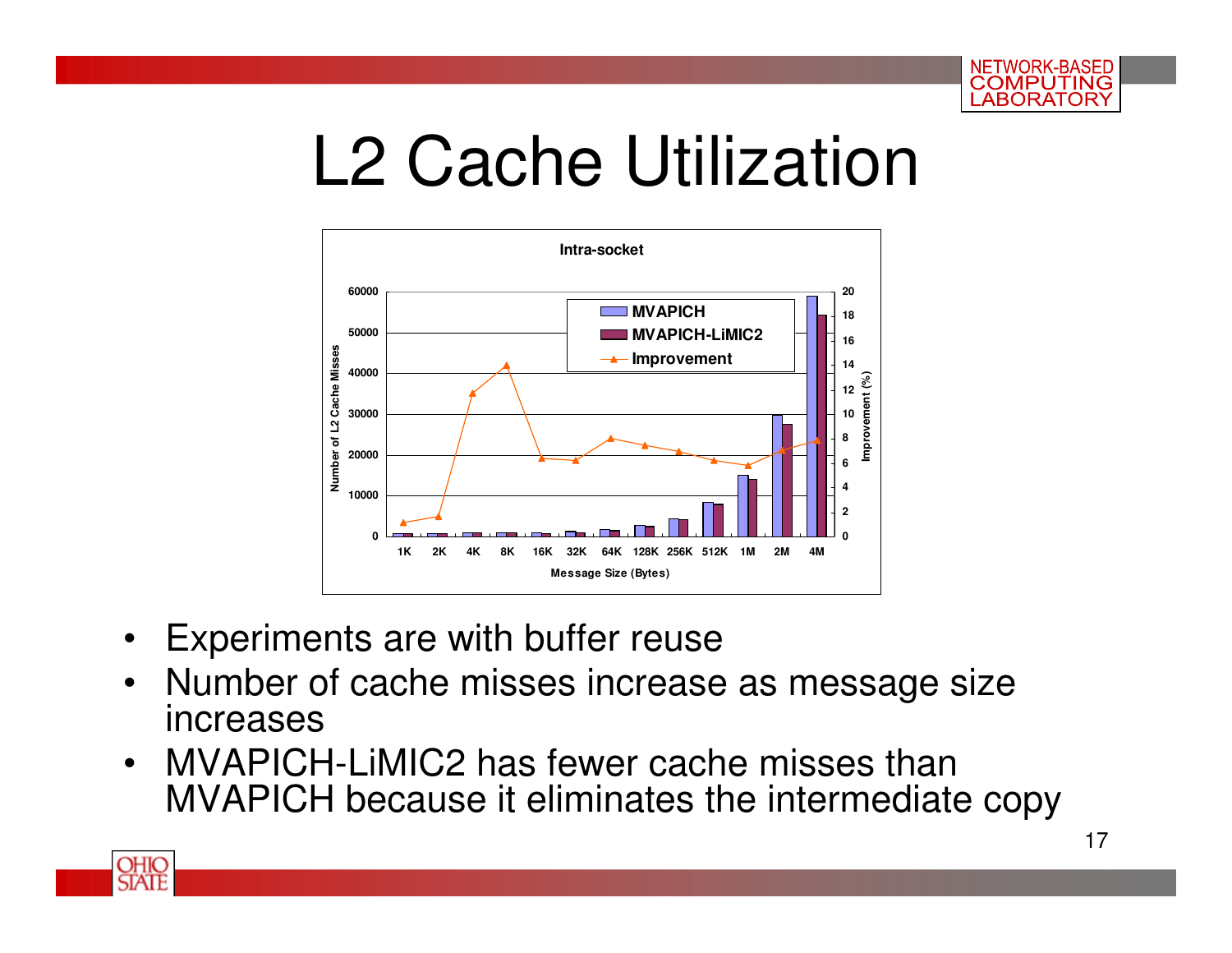

# Impacts of Process Skew

#### **We measure the total latency on the producer side: c3**

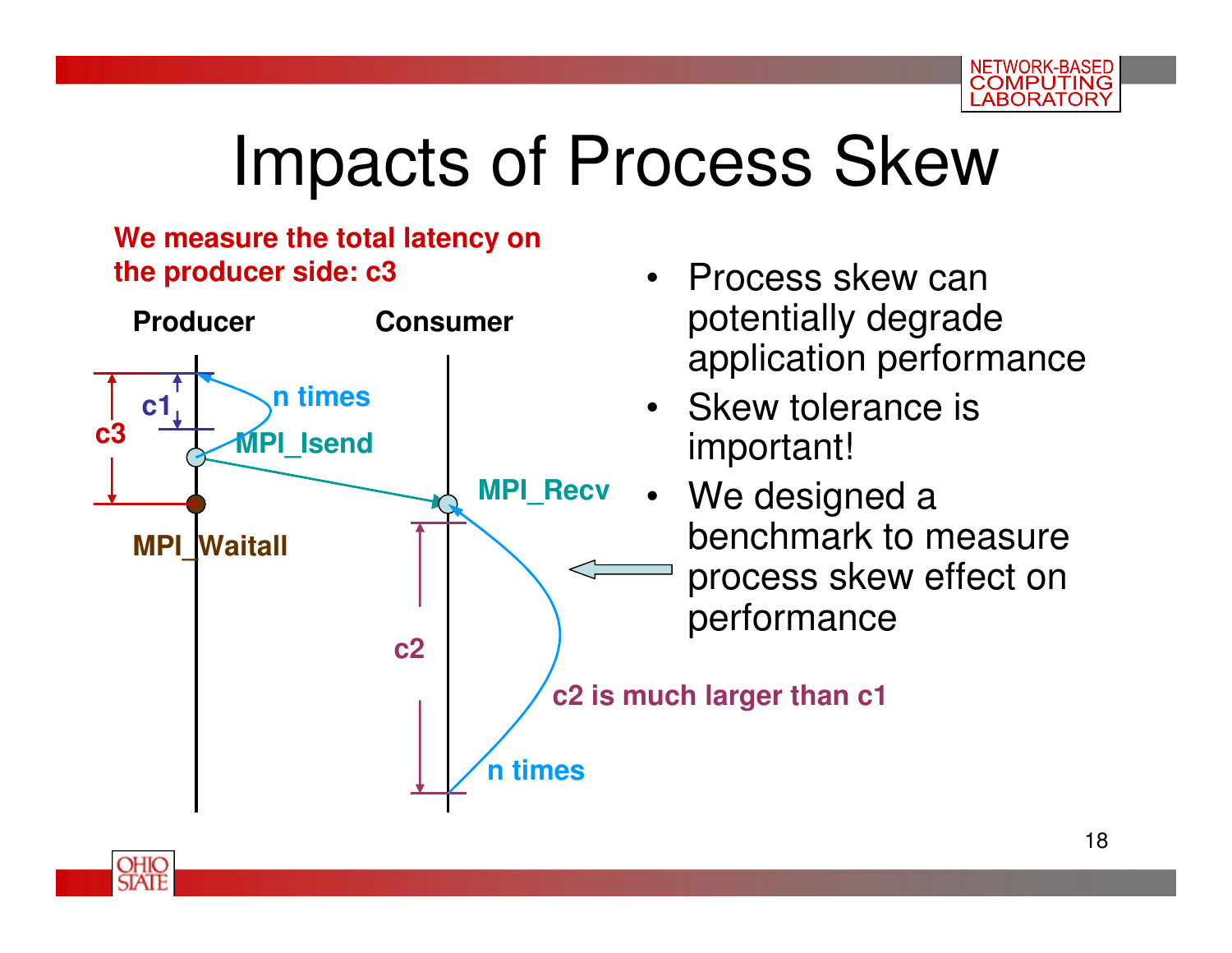

# Process Skew Effects



- • MVAPICH-LiMIC2: Send cannot complete until the corresponding receive is posted
- MVAPICH: Uses an intermediate buffer and is potentially more skew •tolerant
- • Theoretically:
	- c3(MVAPICH) = (c1 + t(MPI Isend)) \* window size n + t(MPI Waitall)
	- –c3(MVAPICH-LiMIC2) = (t(MPI Recv) + c2) \* window size  $n + t(MPI$  Waitall)
- •Experimental results conform to the expectation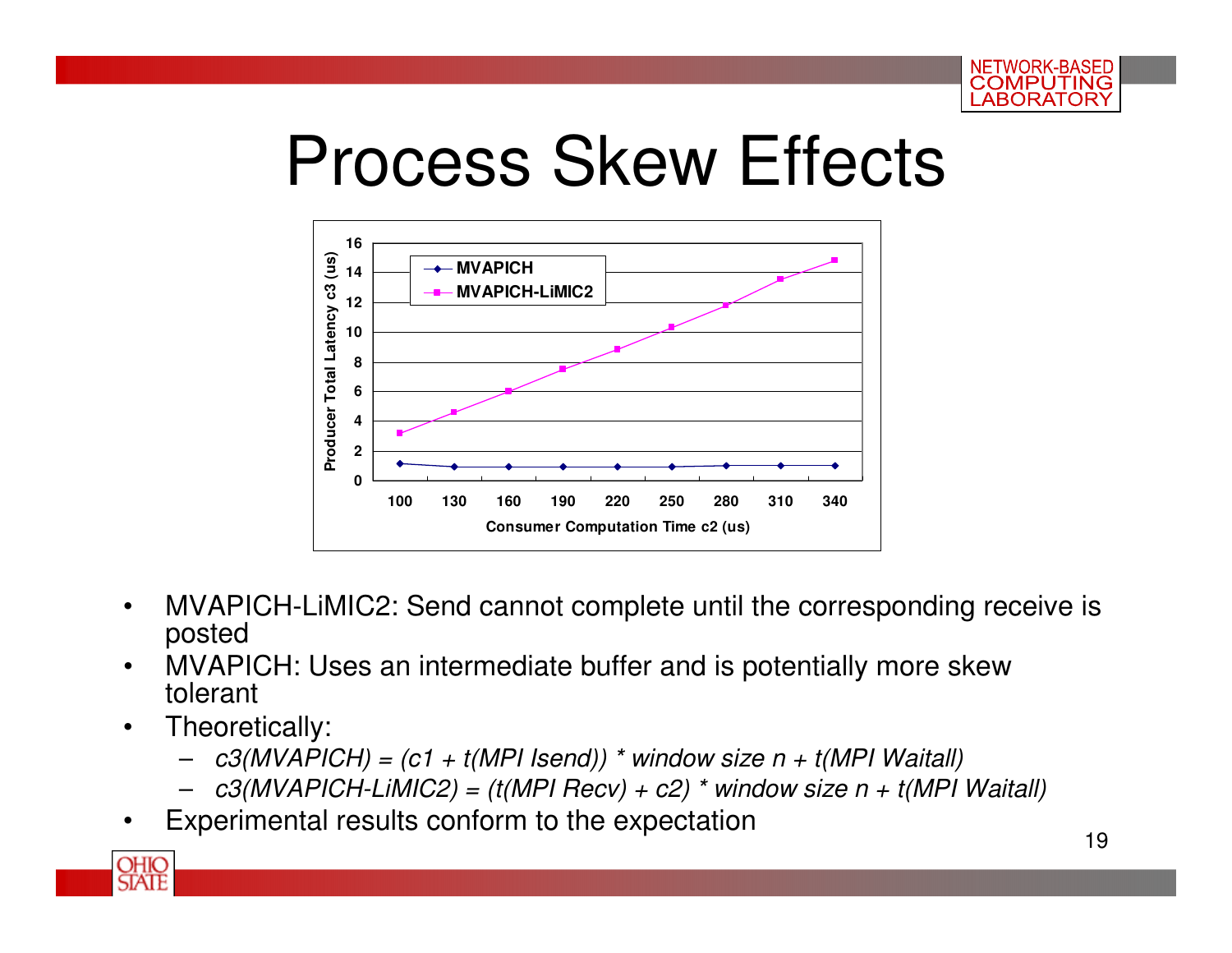

# **Outline**

- Motivation and introduction
- Initial evaluation and analysis
- •Design of the hybrid approach
- •Performance results
- •Conclusions and Future Work

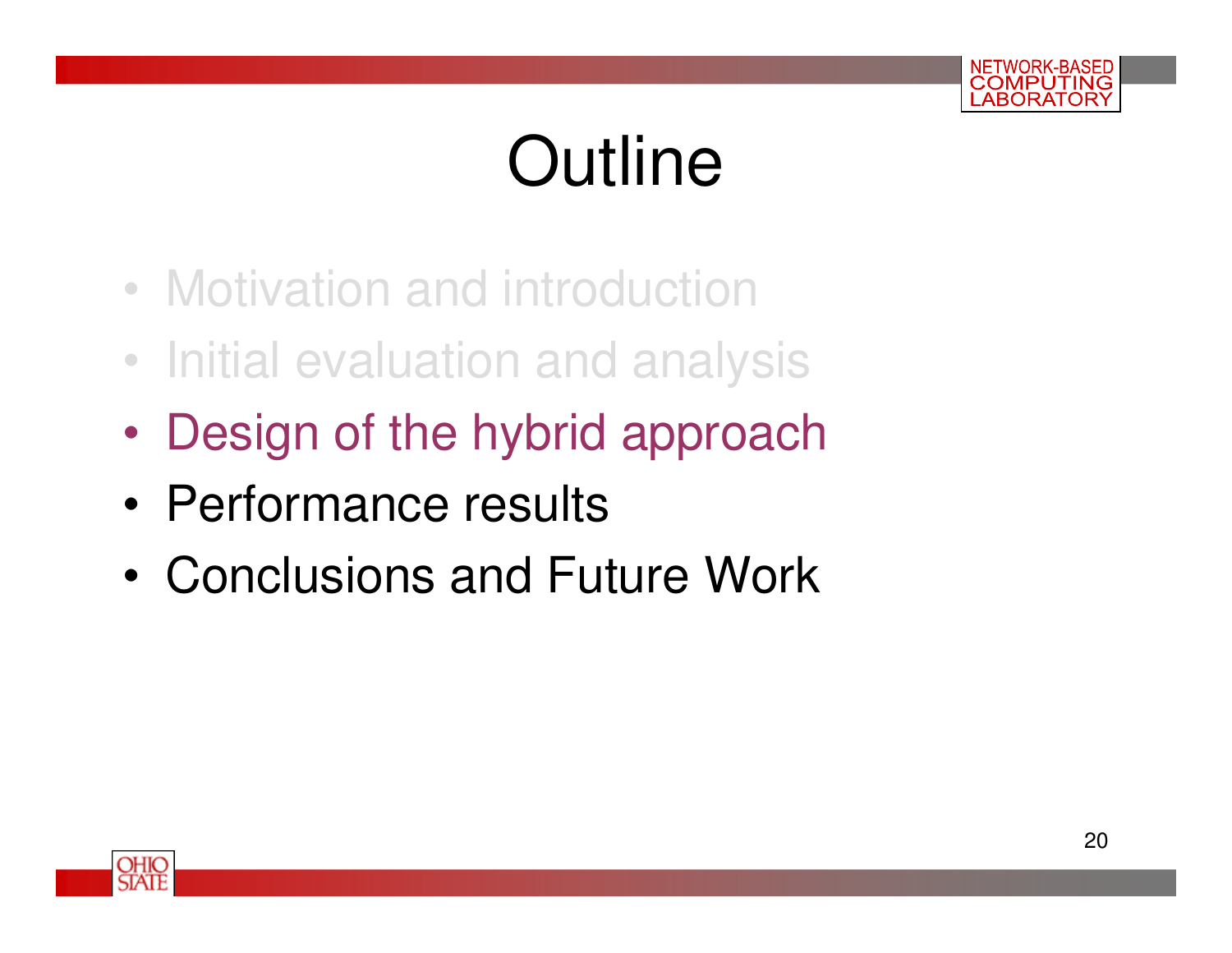

# Topology Aware Thresholds

- Thresholds to switch from shared memory to LiMIC2 need to be different for different cases
	- **Links of the Company** Shared cache: 32KB
	- –Intra-socket: 2KB
	- Intor-cockot: 1K Inter-socket: 1KB
- Parsing information exported in "sysfs" file system
	- –Under /sys/devices/system/cpu/cpuX/topology/
	- – $\;$  -  $\;$  physical package id: Physical socket id of the logical CPU  $\;$
	- **Links of the Company** - *core id*: Core id of the logical CPU on the socket
- Every process knows the topology based on the above information
- Using CPU affinity to pin processes to processors $\bullet$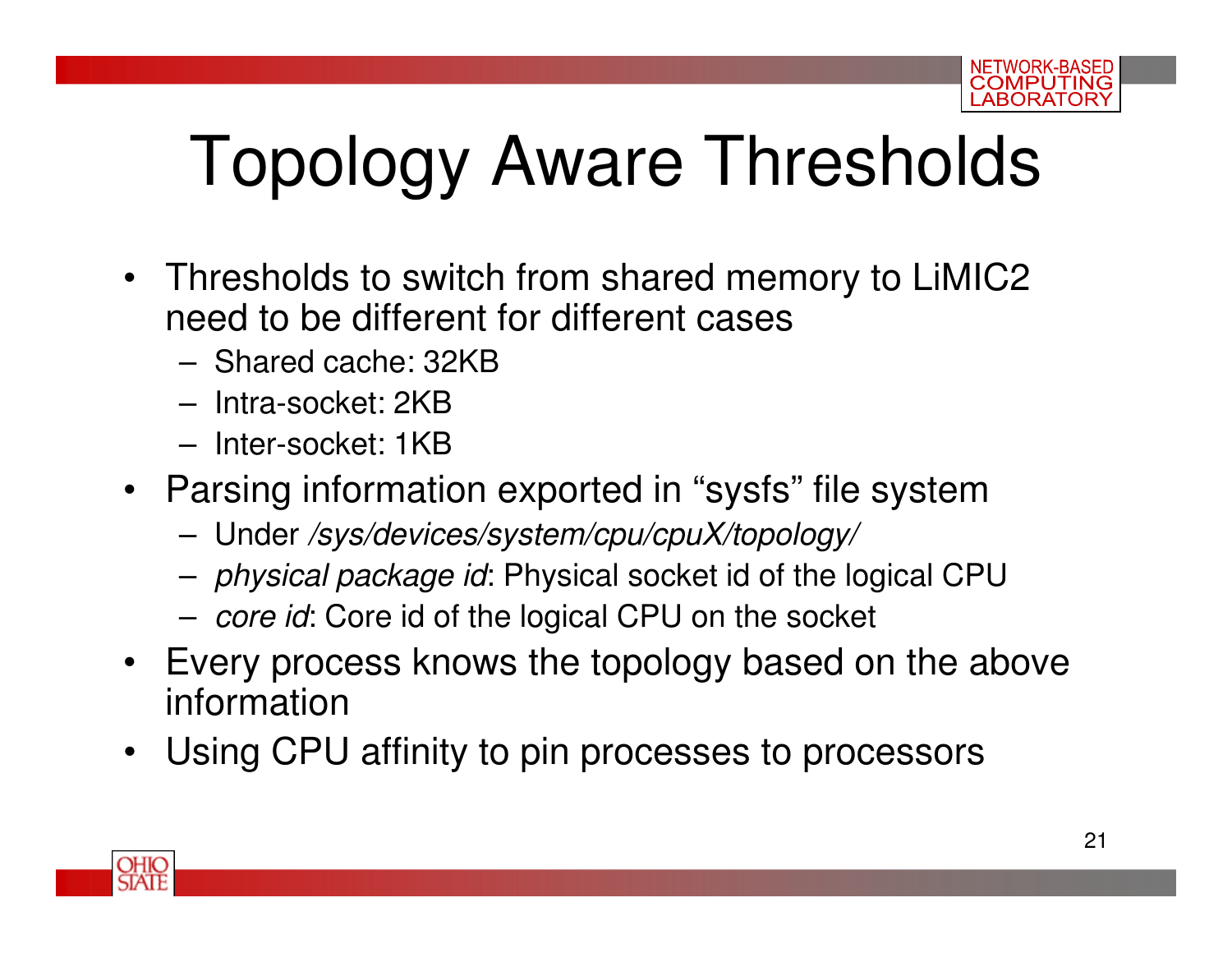

# Skew Aware Thresholds

| <b>Sender</b>          | <b>Receiver</b>                          | • Unexpected message queue                                                 |
|------------------------|------------------------------------------|----------------------------------------------------------------------------|
| <b>Request to send</b> |                                          | - Messages received without the<br>matching receive call being<br>posted   |
| Feedback               | Unexpected queue<br>is detected too long | - Length indicates the process<br>skew extent                              |
|                        |                                          | • Skew aware                                                               |
| Increase threshold     |                                          | - Receiver keeps track of the<br>length of the unexpected<br>message queue |
| Feedback               | Unexpected queue<br>length is normal     | - Sends feedbacks to the<br>sender                                         |
| Decrease threshold     |                                          | - Sender adjusts thresholds<br>accordingly                                 |

**OHIO**<br>STATE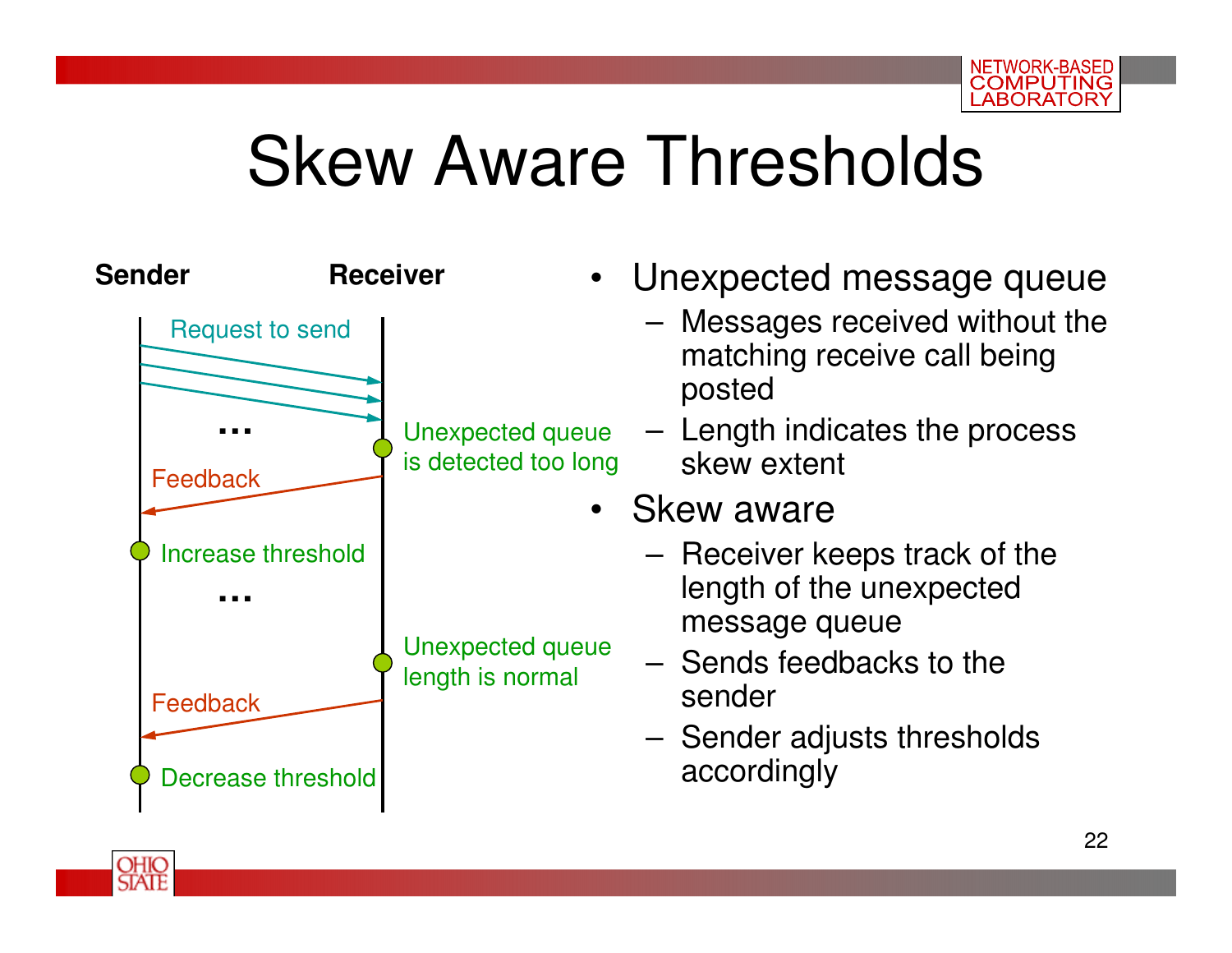

# **Outline**

- Motivation and introduction
- Initial evaluation and analysis
- •Design of the hybrid approach
- •Performance results
- •Conclusions and Future Work

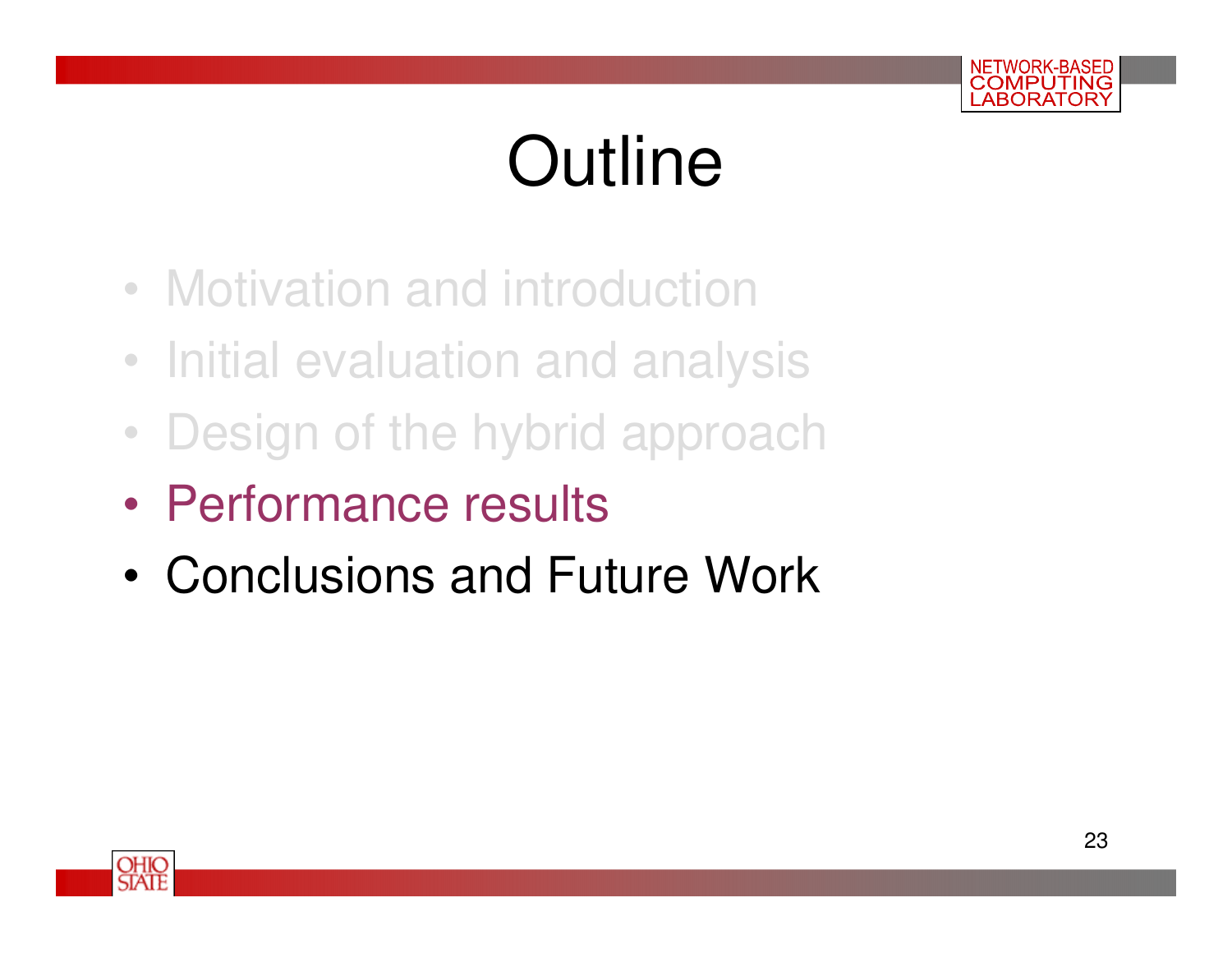NETWORK-BASED **COMPUTING ABORATORY** 

#### Results of Topology Aware Thresholds







- • Topology aware thresholds:
	- Shared cache: 32KB
	- Intra-socket: 2KB
	- Inter-socket: 1KB
- Performance optimized for all •the three cases

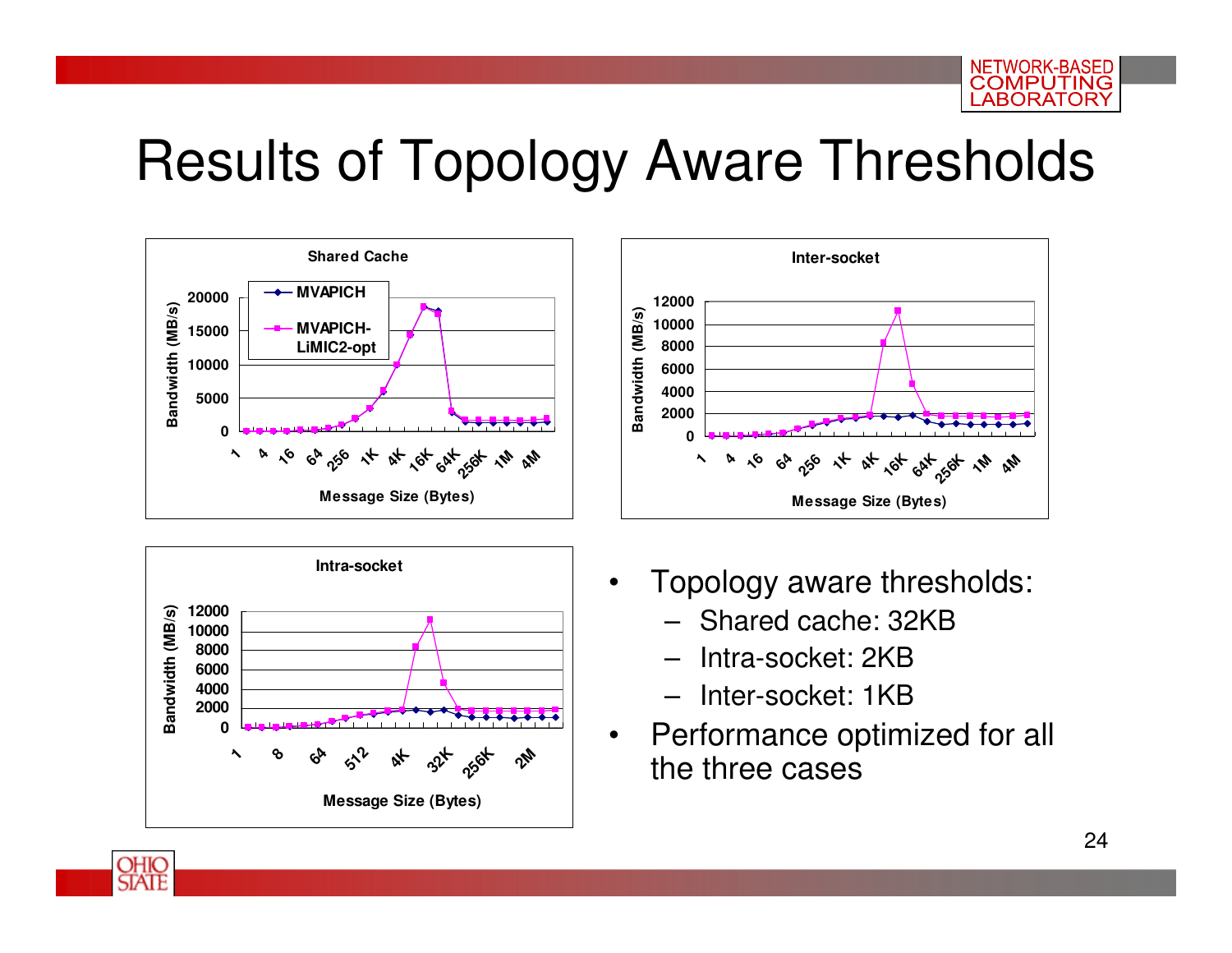

#### Results of Skew Aware Thresholds



- $\bullet$  The sending process can detect process skew quickly and adapt to it
- • The producer latency is much lower with skew detection
	- –Close to that of MVAPICH

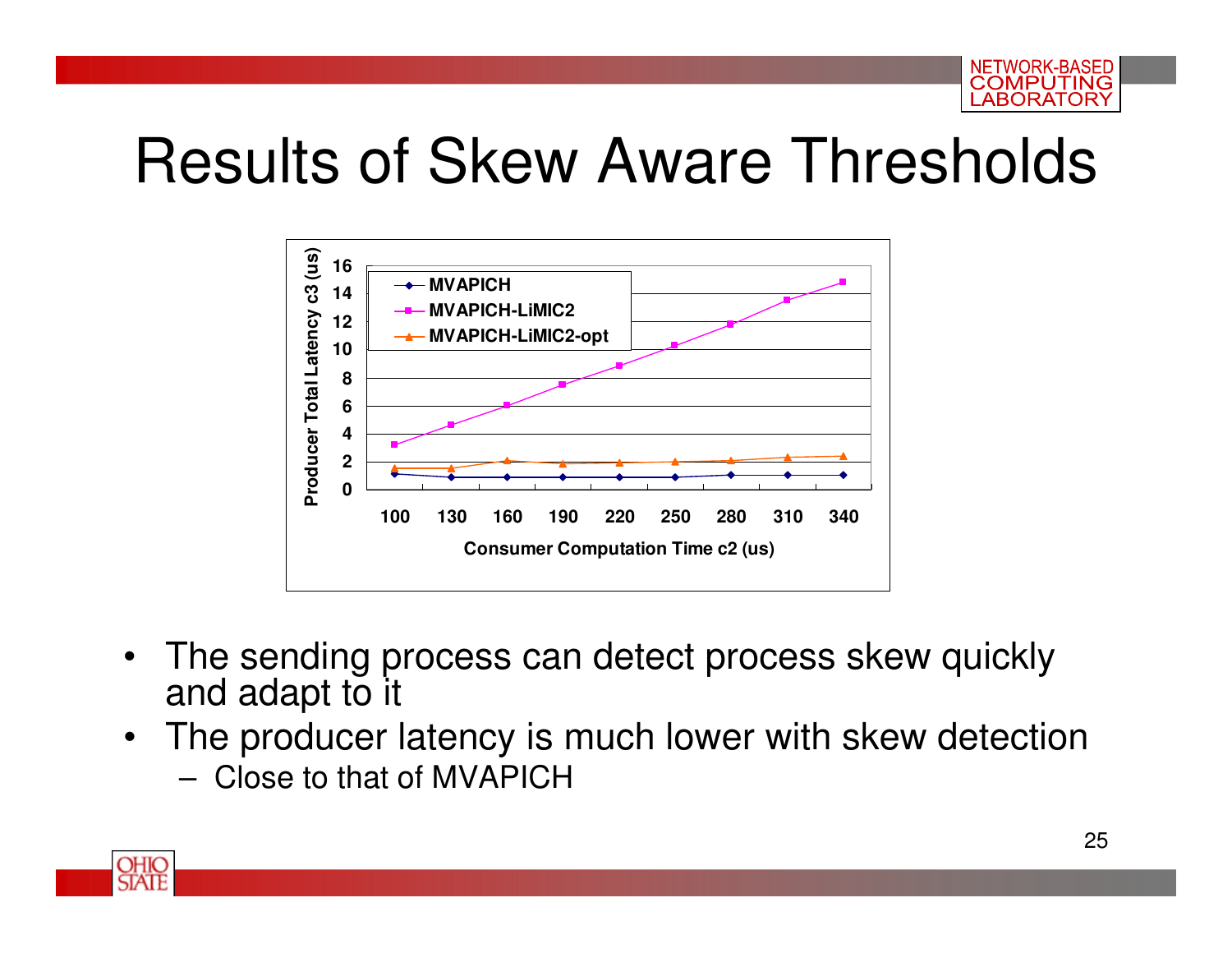

#### Performance of Collectives







- • Improvements:
	- MPI\_Alltoall: 60%
	- MPI\_Allgather: 28%
	- MPI\_Allreduce: 21%
- MPI Allreduce

•

- MVAPICH performs better for 1KB-8KB messages
- MVAPICH uses optimized algorithms
- 26 MVAPICH-LiMIC2-opt can be further optimized for collective operations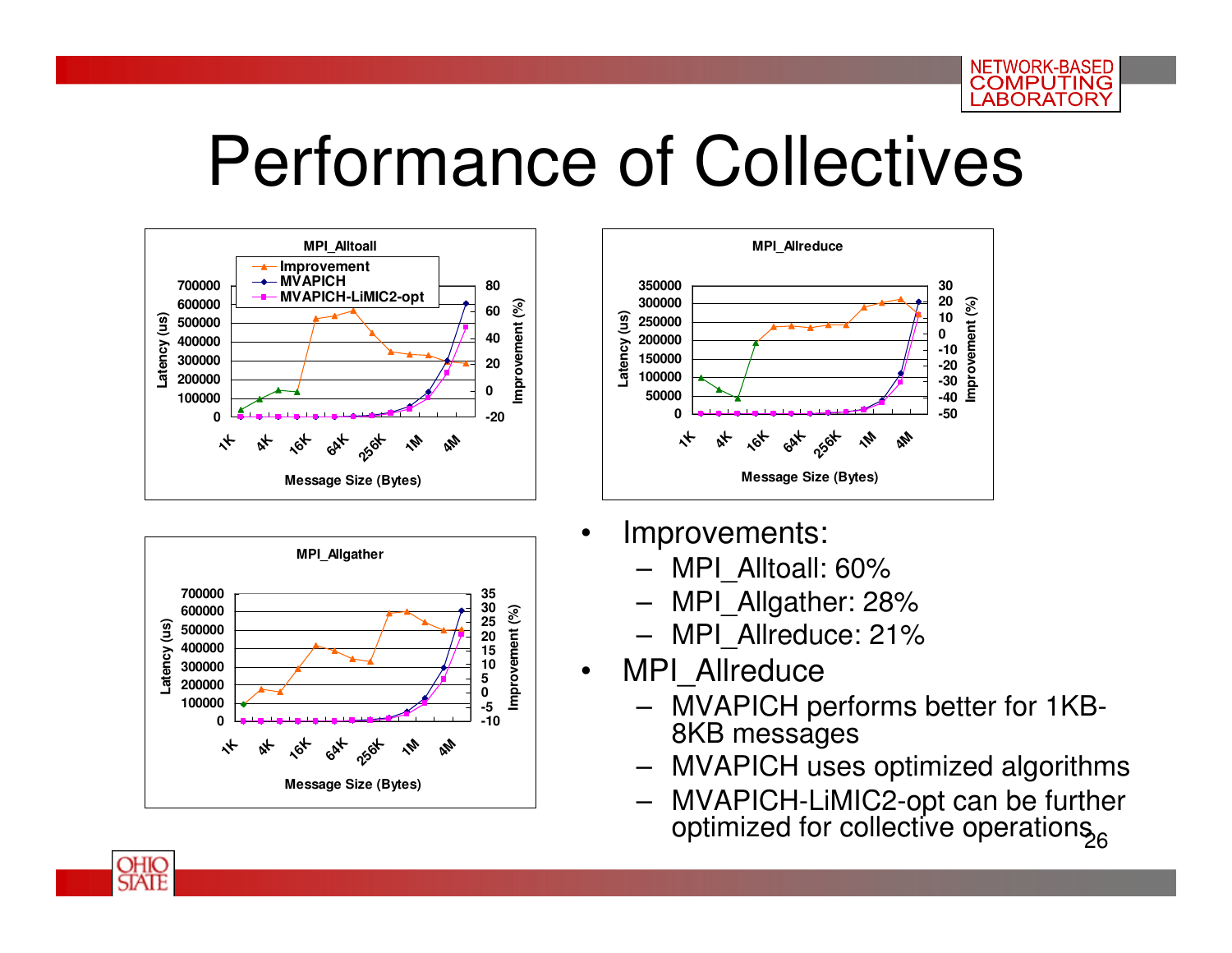# Performance of Applications (1)

- Performance on a single node with 8 processes
- $\bullet$  MVAPICH-LiMIC2-opt improves the performance of FT, PSTSWM, and IS significantly
	- –FT: 8%
	- PSIS PSTSWM: 14%
	- –IS: 17%
- Cache utilization is improved by up to 6%





WORK-BASED COMPUTING ABORATORY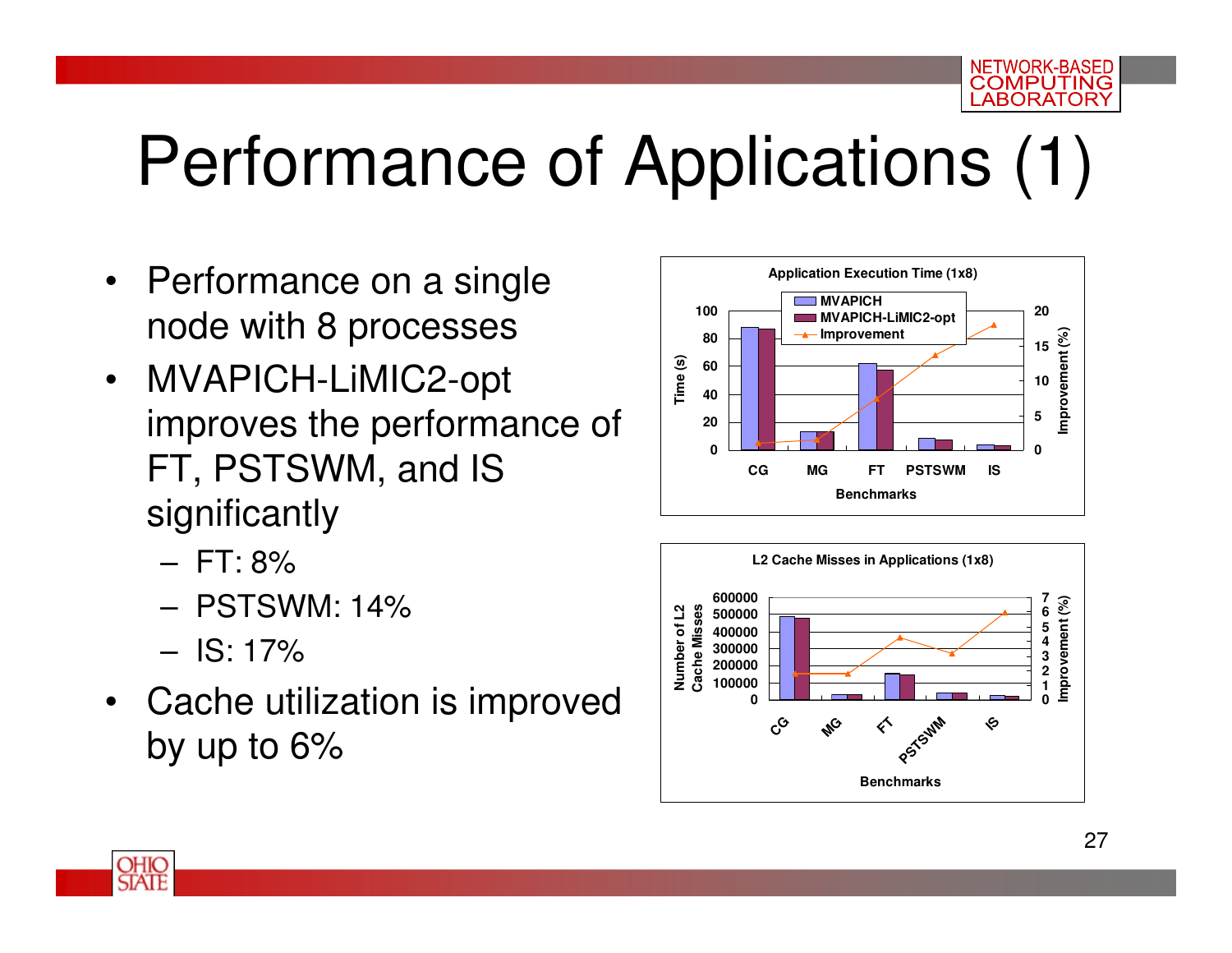#### WORK-BASED COMPUTING ABORATORY

# Performance of Applications (2)

- $\bullet$  Performance on a single node with 8 processes
- Performance improvement is  $\bullet$ under 2% for LU, HPL, BT, and SP
	- – Communication time is not significant, or
	- –Not many large messages
- • Applications that transfer more large messages can benefit more from MVAPICH-LiMIC2-opt





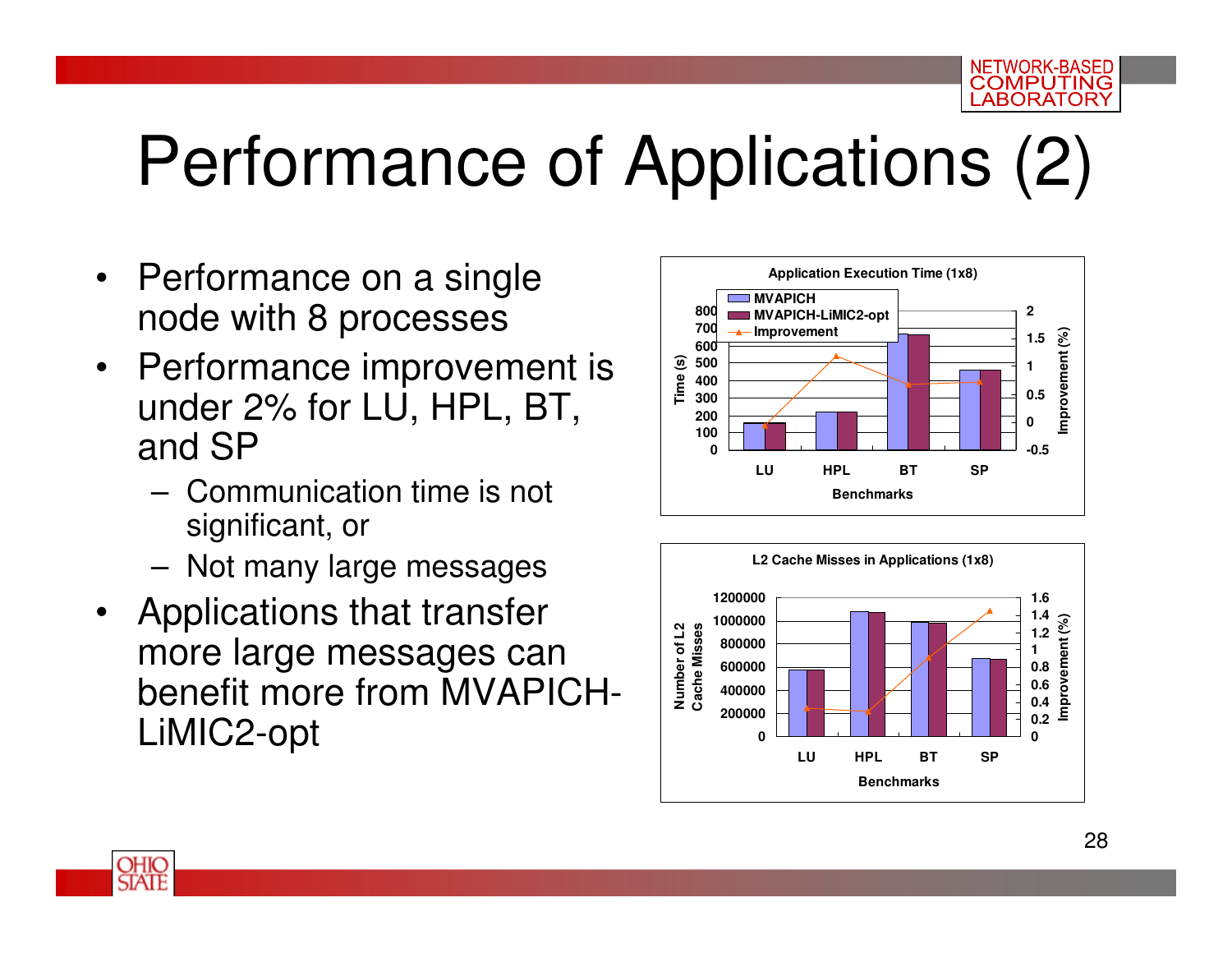

# Performance of Applications (3)



- Performance on 8 nodes with 8x8 processes
- •PSTSWM still benefits from MVAPICH-LiMIC2-opt
- $\bullet$ MVAPICH-LiMIC2-opt is promising for clusters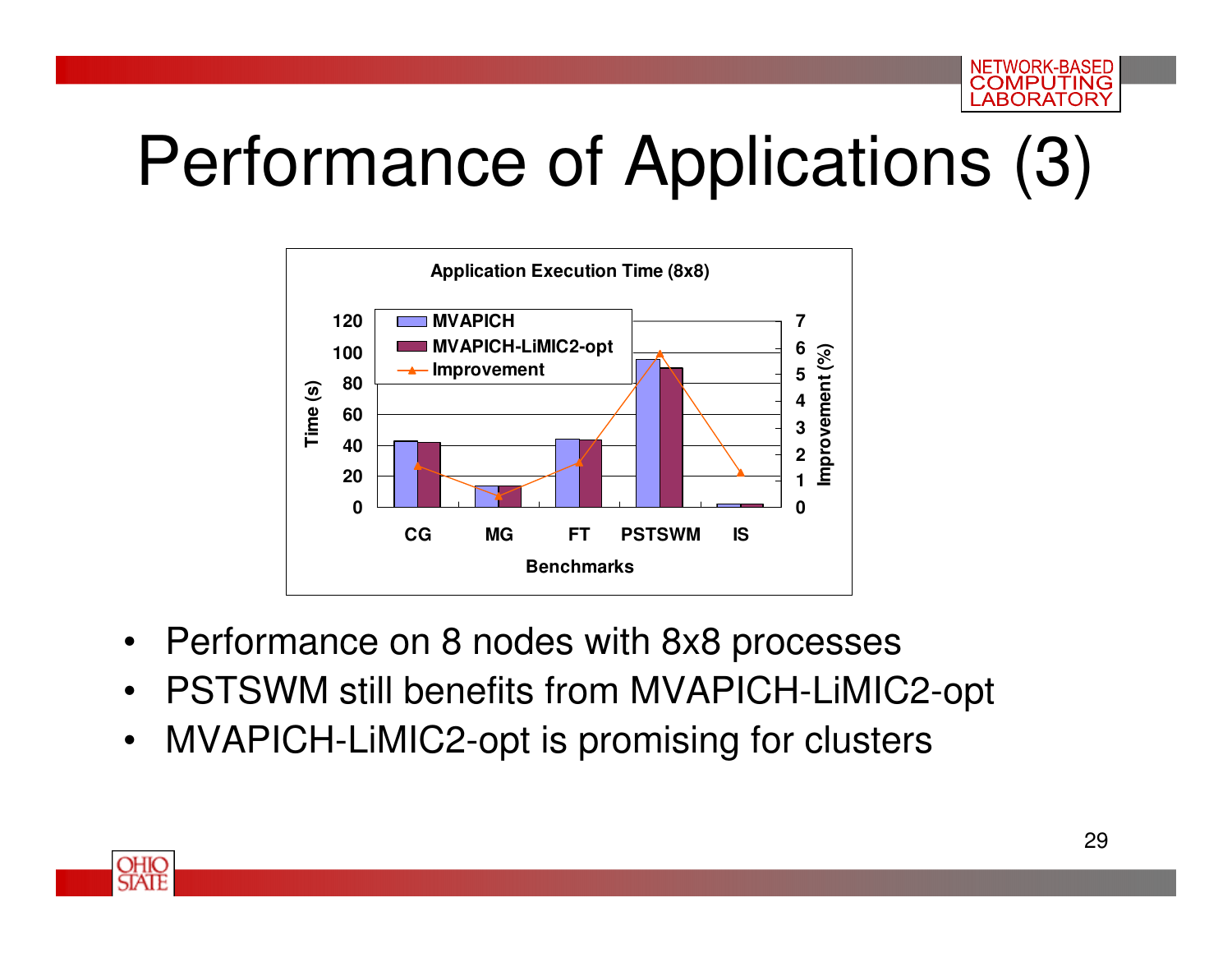

# **Outline**

- Motivation and introduction
- Initial evaluation and analysis
- •Design of the hybrid approach
- Performance results
- •Conclusions and Future Work

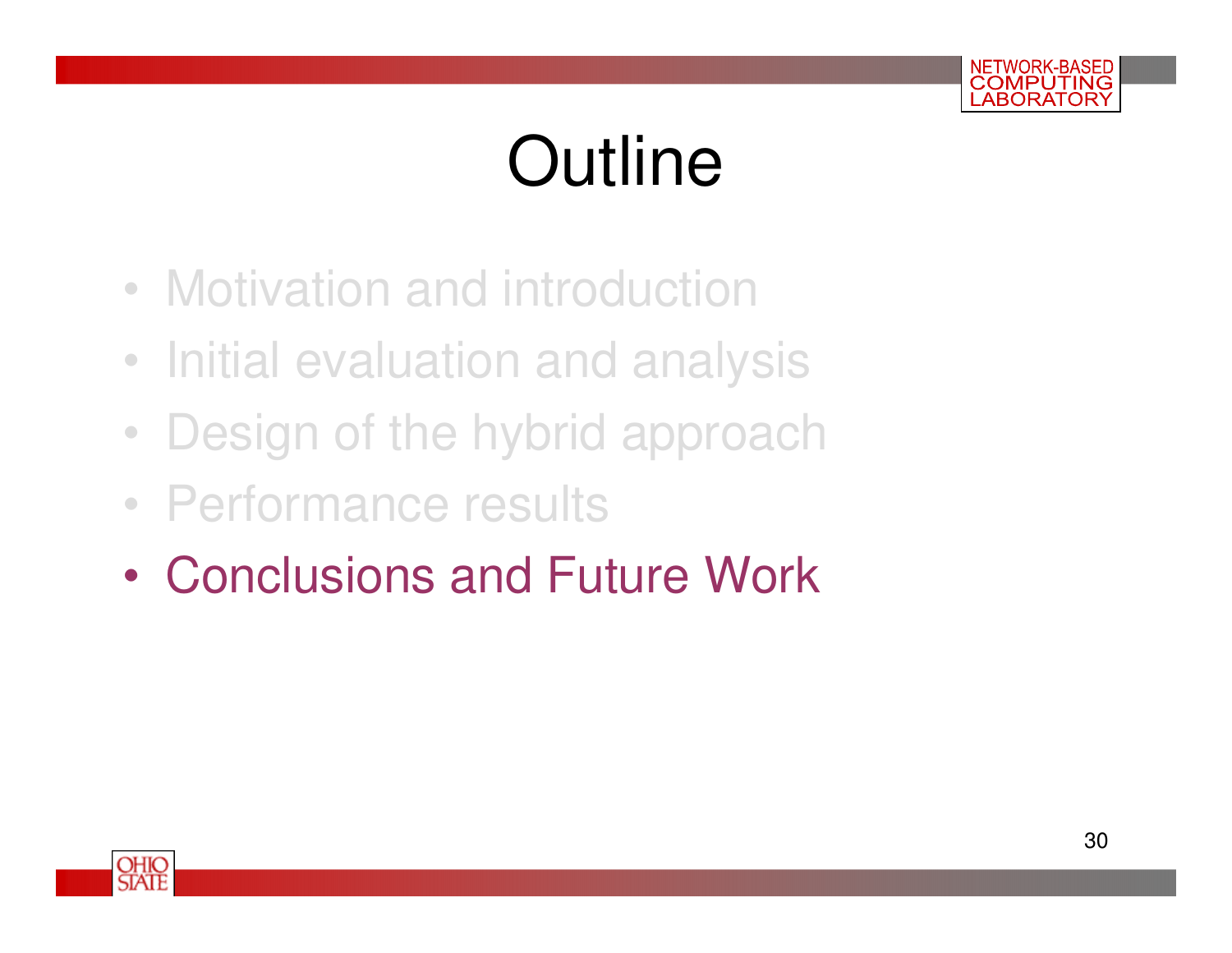

# **Conclusions**

- An efficient hybrid approach for MPI intra-node communication
	- Sharad mamı Shared memory (MVAPICH)
	- –OS kernel assisted direct copy (MVAPICH-LiMIC2)
- 1st step: Initial evaluation
	- $-$  MVAPICH-LIMIC2 provid MVAPICH-LiMIC2 provides better performance than MVAPICH depending on the message size and physical topology
		- Fewer number of copies
		- Efficient cache utilization
	- MVAPICH-LiMIC2 is less skew-tolerant than MVAPICH
- 2<sup>nd</sup> step: Designing an efficient hybrid approach
	- **Hart Communication** Topology-aware thresholds
	- –Skew-aware thresholds

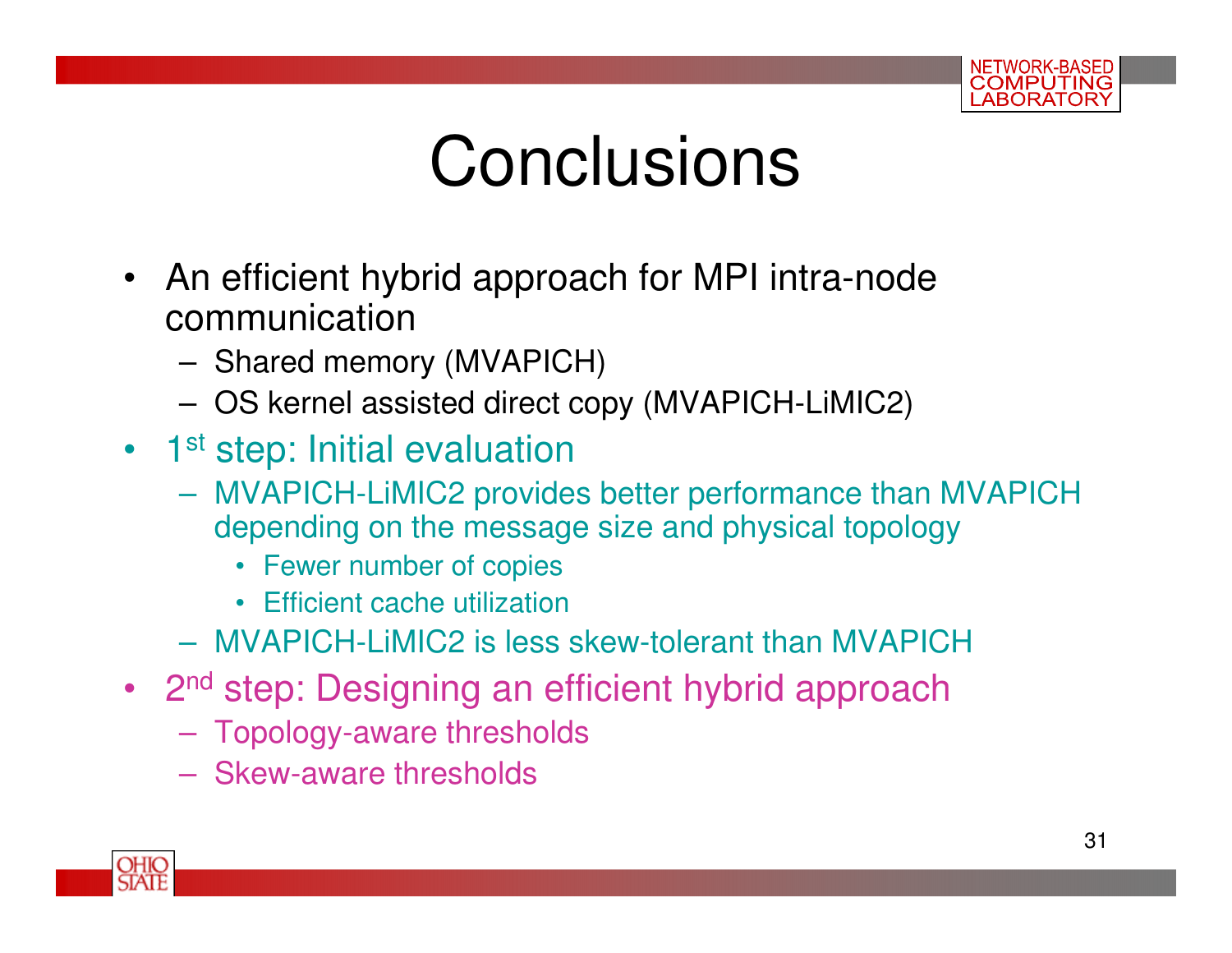

# Conclusions (Cont'd)

- <sup>3</sup>rd step: Comprehensive performance evaluation
	- MPI Alltoall, MPI Allgather, and MPI Allreduce performances are improved by up to 60%, 28%, and 21%, respectively.
	- FT, PSTSWM, and IS performances are improved by 8%, 14%, and 17%, respectively.
- Software distribution
	- –Will be available in upcoming MVAPICH releases!

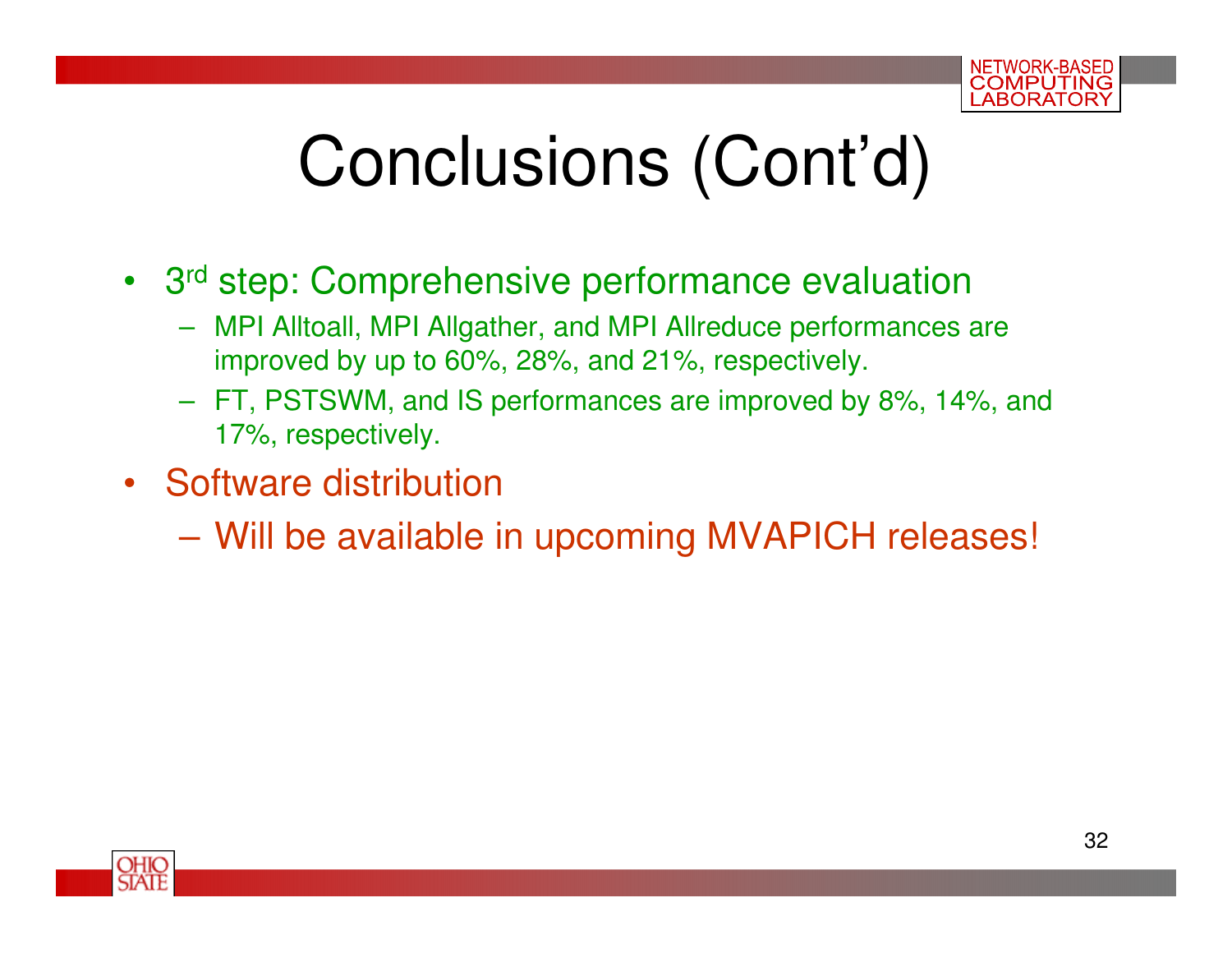

# Future Work

- $\bullet$  Optimizations on collective algorithms for MVAPICH-LiMIC2
- Evaluation on AMD dual-core and quad-core platforms
- $\bullet$  In-depth studies on how the improvements in MPI intranode communication benefit the application performance

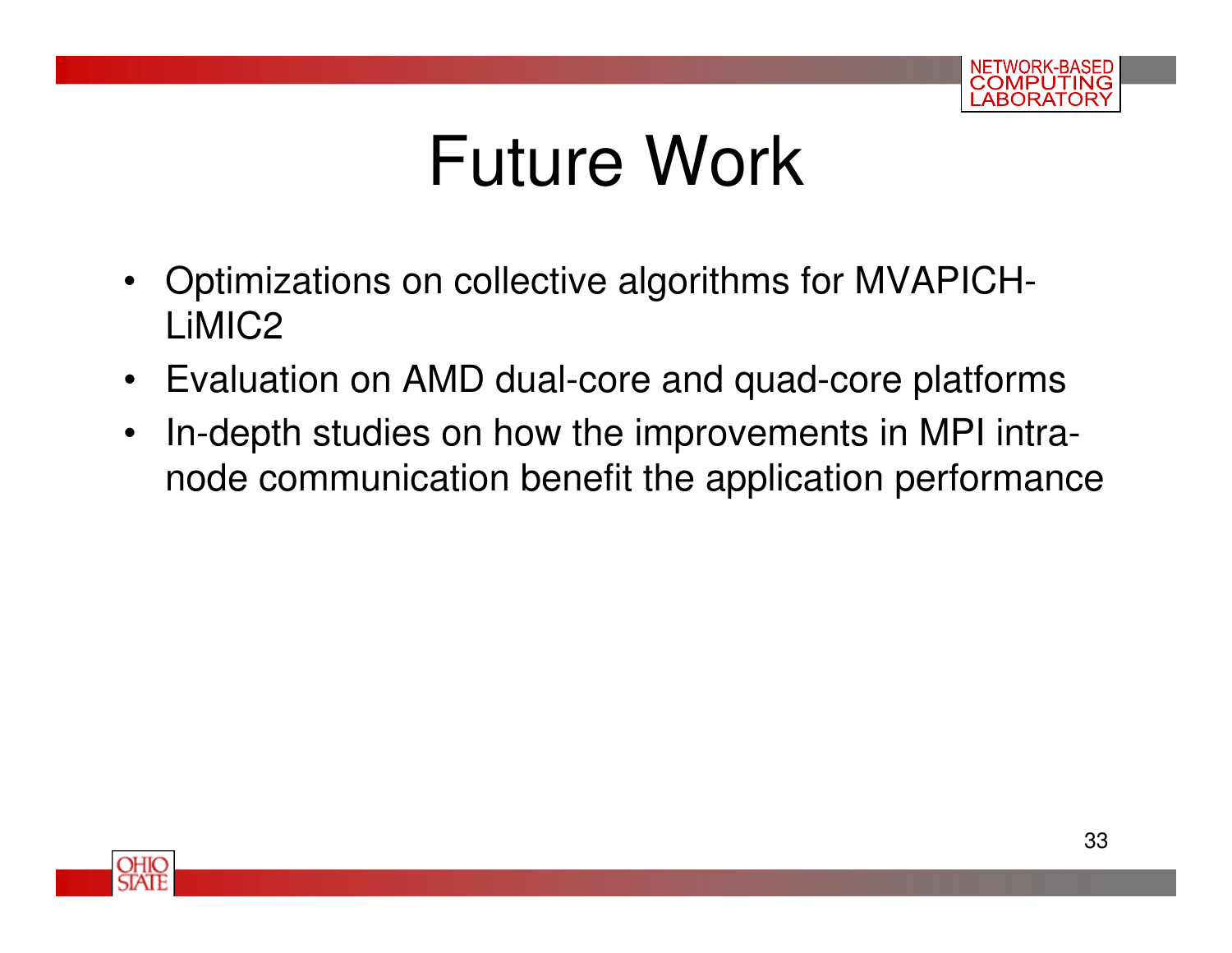

#### Acknowledgements

Our research is supported by the following organizations

• Current Funding support by



• Current Equipment support by

OHIO STATE